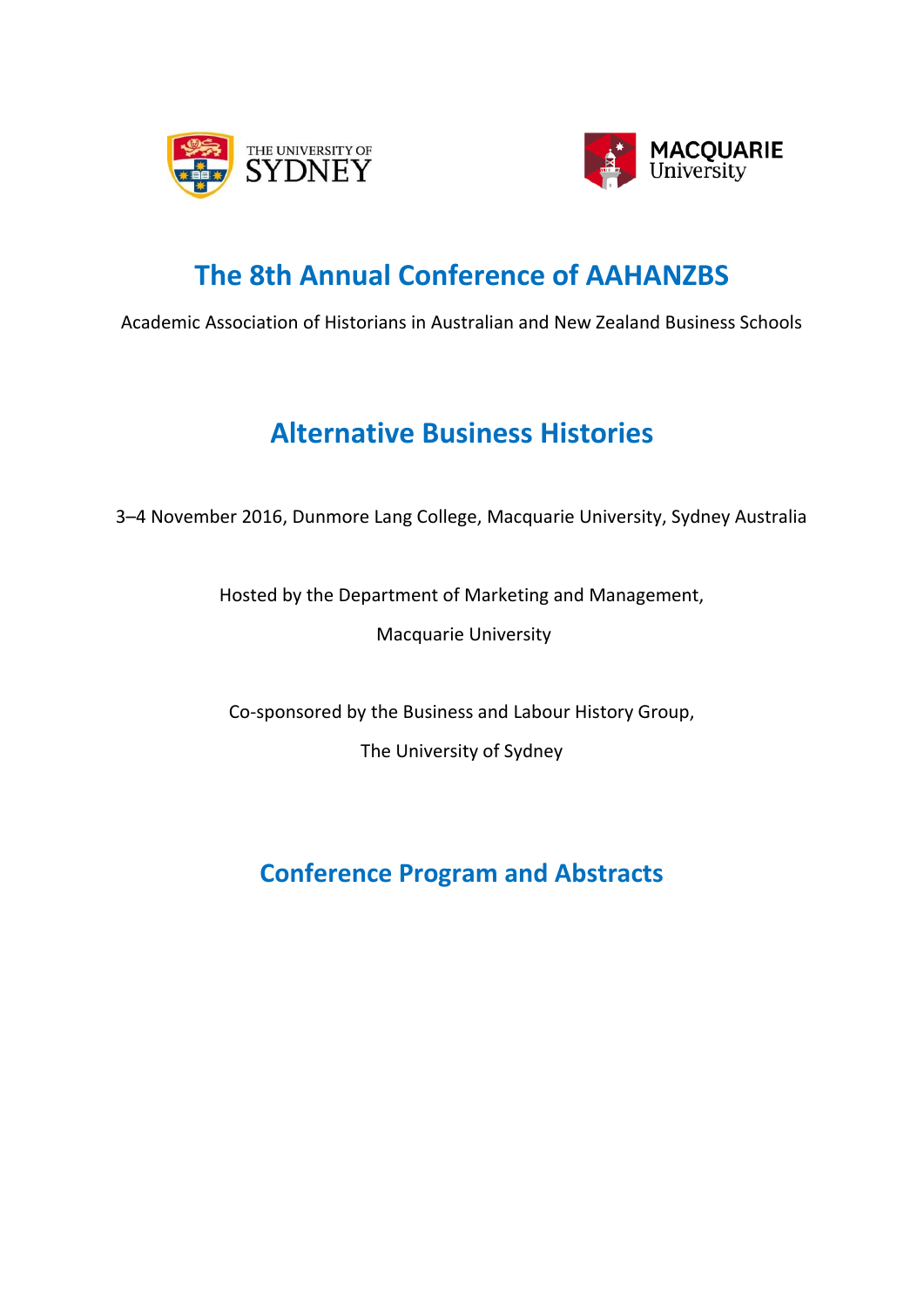## **Day 1**

# **Thursday 3 November 2016**

| $9:15 - 9:45$   | Registration                                                                                                                                                                                                    |                                                                                                                                      |
|-----------------|-----------------------------------------------------------------------------------------------------------------------------------------------------------------------------------------------------------------|--------------------------------------------------------------------------------------------------------------------------------------|
| $9:45 - 10:00$  | Welcome                                                                                                                                                                                                         | Nikki Balnave (Macquarie<br>University and President of<br>AAHANZBS)                                                                 |
| 10:00-11:00     | Plenary - Constructing the Calculable Patient: The<br>Hybridisation of Accounting and Medical Knowledge<br>in the Psychiatric Asylum. A Personal Story of<br>Transdisciplinary Research into Management History | Cheryl McWatters (University<br>of Ottawa)                                                                                           |
| $11:00 - 11:30$ | <b>Morning tea</b>                                                                                                                                                                                              |                                                                                                                                      |
| $11:30 - 12:00$ | Where is the historical employment relations<br>research in hospitality and tourism?                                                                                                                            | David Williamson, Erling<br>Rasmussen, Candice Harris &<br>Katherine Ravenswood<br>(Auckland University of<br>Technology)            |
| 12:00-12:30     | Tales of redundancy and life thereafter:<br>A study of former SECV employees living in the<br>Latrobe Valley, Victoria                                                                                          | Mathin Biswas, Marjorie<br>Jerrard & Julian Teicher<br>(Monash University)                                                           |
| 12:30-1:00      | History Repeats? Changes in the Role of Frontline<br>Managers over Time                                                                                                                                         | <b>Greg Patmore (The University</b><br>of Sydney), Ray Markey<br>(Macquarie University) &<br>Keith Townsend (Griffith<br>University) |
| $1:00 - 2:00$   | Lunch                                                                                                                                                                                                           |                                                                                                                                      |
| $2:00-2:30$     | Formal and informal business knowledge transfer<br>across markets: Developing Australian discount<br>department stores                                                                                          | Matthew Bailey (Macquarie<br>University)                                                                                             |
| 2:30-3:00       | Re-reading the Office: Workplace Spaces as<br><b>Historical Documents</b>                                                                                                                                       | Robert Crawford (University<br>of Technology Sydney)                                                                                 |
| 3:00-3:30       | Vale Jim Staples: A Great Humanitarian and Social<br>Justice Advocate                                                                                                                                           | Julie Zetler (Macquarie<br>University)                                                                                               |
| 3:30-4:00       | Afternoon tea                                                                                                                                                                                                   |                                                                                                                                      |
| 4:00-4:30       | Not Just Pin Money: Businesswomen in Colonial<br>Cities                                                                                                                                                         | Catherine Bishop (Australian<br>Catholic University)                                                                                 |
| 4:30-5:00       | <b>Annual General Meeting</b>                                                                                                                                                                                   |                                                                                                                                      |
| $6:00 - 6:30$   | <b>Pre-dinner drinks</b>                                                                                                                                                                                        | Sponsored by the Department<br>of Modern History, Politics &<br>International Relations, MQU                                         |
| $6:30 - 9:00$   | <b>Dinner at Lachlan's</b>                                                                                                                                                                                      | Sponsored by the Department<br>of Marketing & Management,<br>MQU                                                                     |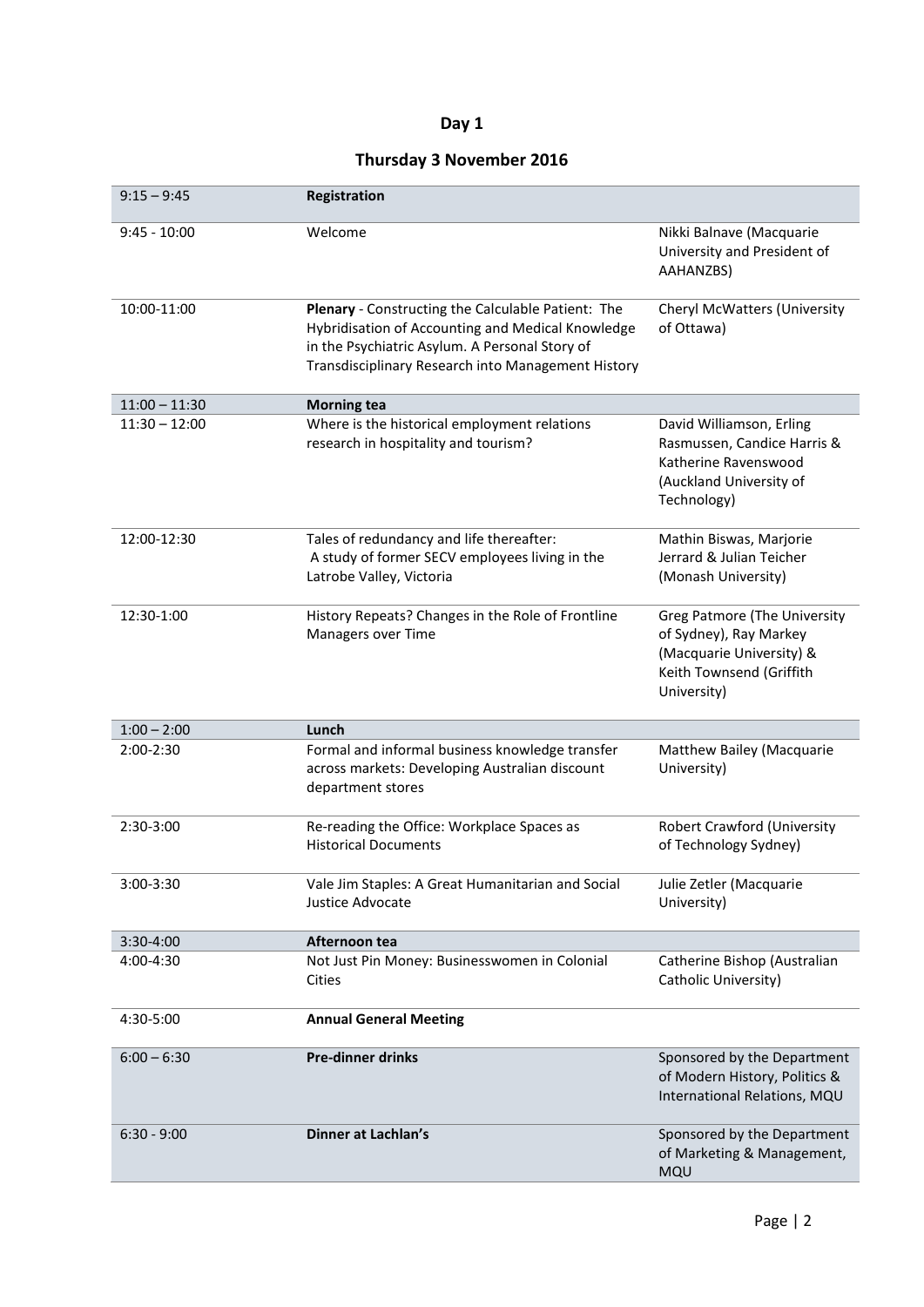# **Day 2**

## **Friday 4 November 2016**

## **Symposium on Co-operatives, Mutuals and Labour**

| 9:15-9:45      | Registration                                                                                                  |                                                                                        |
|----------------|---------------------------------------------------------------------------------------------------------------|----------------------------------------------------------------------------------------|
| $9:45 - 10:00$ | Introduction to the Symposium                                                                                 | Greg Patmore and Mark<br>Westcott (The University of<br>Sydney)                        |
| 10:00-10:30    | The Labour Movement and Co-operatives                                                                         | Nikki Balnave (Macquarie<br>University) and Greg Patmore<br>(The University of Sydney) |
| 10:30-11:00    | <b>Morning Tea</b>                                                                                            |                                                                                        |
| 11:00-11:30    | Mutualism and Labourism: Westfund                                                                             | Harry Knowles, Greg Patmore<br>and Mark Westcott (The<br>University of Sydney)         |
| 11:30-12:00    | Industry superannuation funds:<br>a new kind of mutual                                                        | Aaron Paul, Bernard Mees<br>and Cathy Brigden (RMIT)                                   |
| 12:00-12:30    | Union Mutuality Beyond the 'Mutual':<br>The collective development of a N.Z. Single Industry<br>Town Hospital | Fiona Hurd (Auckland<br>University of Technology)                                      |
| 12:30-1:30     | Lunch                                                                                                         |                                                                                        |
| 1:30-2:00      | Andrew Spink: Self-Help and Mutual Societies in<br>Early Twentieth Century Brisbane                           | Christina Ealing-Godbold<br>(State Library of Queensland)                              |
| 2:00-2:30      | The Rise and Fall of Union Cooperative Power in<br>Chhattisgarh                                               | Timothy Kerswell (University<br>of Macau)                                              |
| 2:30-3:00      | <b>Afternoon Tea</b>                                                                                          |                                                                                        |
| 3:00-4:00      | Round Table on Teaching:<br>Beyond the Capitalist Firm.                                                       | Facilitator - Nikki Balnave<br>(Macquarie University)                                  |
| 4:00           | <b>Conference close</b>                                                                                       |                                                                                        |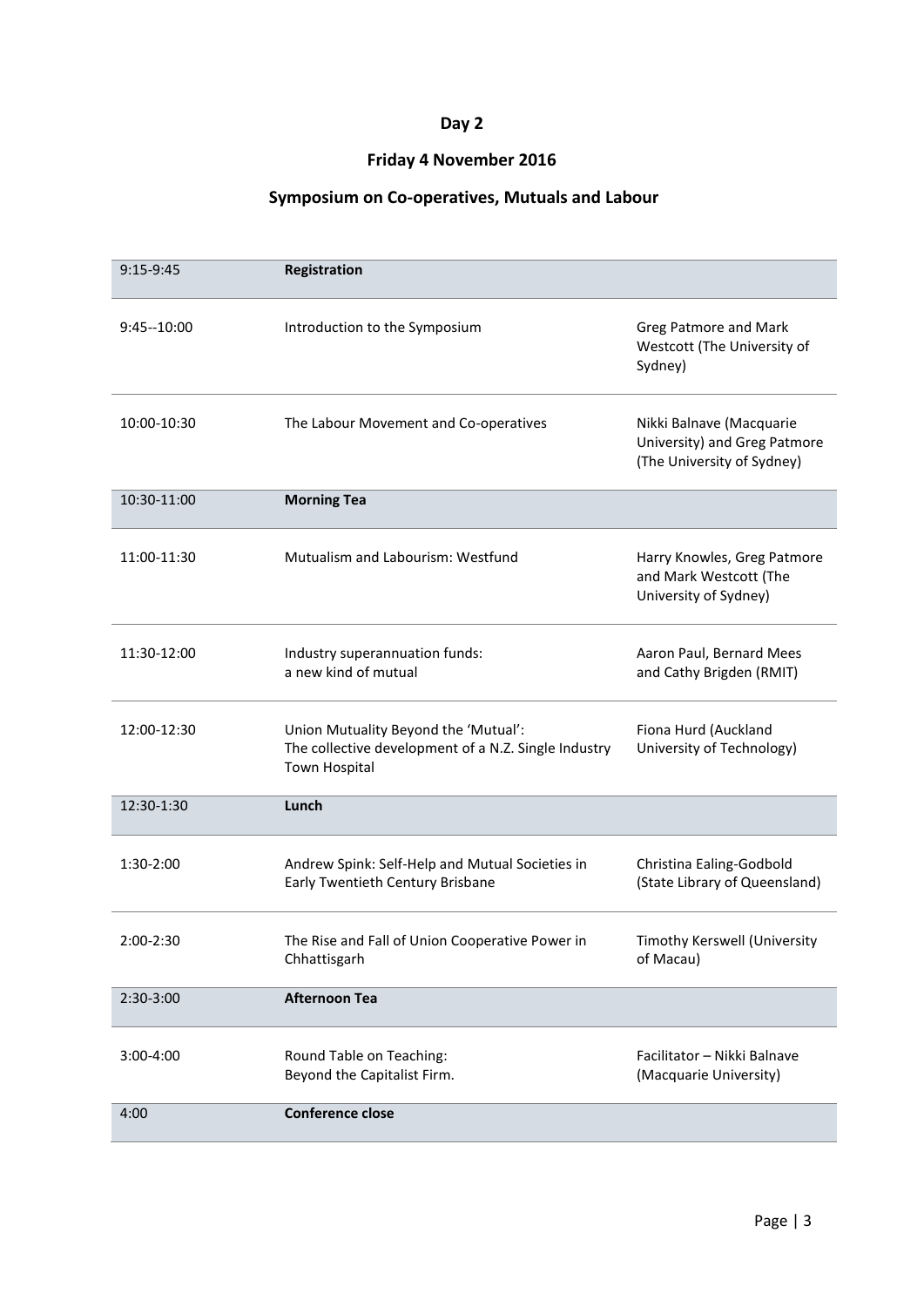# **Abstracts**

# **Day 1 – Thursday 3 November 2016**

## **Plenary**

**Cheryl S. McWatters** (Father Edgar Thivierge Chair of Business History, University of Ottawa)

## *Constructing the Calculable Patient: The Hybridisation of Accounting and Medical Knowledge in the Psychiatric Asylum. A Personal Story of Transdisciplinary Research into Management History*

In recent years, researchers, research funders and university administrators have encouraged (and in some cases, increasingly demanded) that research be of an 'interdisciplinary/ multidisciplinary/transdisciplinary nature. Nonetheless, when such research is undertaken and often when proposed for funding, its evaluation falls back into narrow disciplinary boundaries. Experience has reinforced that while such research is encouraged; it is less often funded and frequently challenged in terms of is knowledge creation and contributions.

In this presentation, I first outline efforts to undertake research of a transdisciplinary nature, specifically the hybridisation of accounting and nursing with respect to the management of the psychiatric hospital. After setting the stage, I present our research story, its upside and downside, positives and pitfalls. Finally, I offer a demonstration of this work through one of our projects in terms of the construction of the calculable patient.

In this study, we highlight how medical and nursing knowledge along with knowledge from accounting merged not only to scientifically manage the psychiatric hospital but also to govern the population at large. This kind of hybridised knowledge emerged out of the perceived necessity that in order to prevent the occurrence of psychiatric illnesses and to manage them effectively, two things were necessary: (1) reliable data about the distribution of mental illnesses in the population; and (2) systematic implementation of accounting in psychiatry to increase the efficacy of asylums.

Medical interest in normalisation and standardisation met the interest in accounting to develop calculable spaces. These interests, in turn, met the governmental interest in gaining increased (statistical) knowledge about the health (i.e., mental health) condition of the population. Accounting enabled, on the one hand, to create the hospital as a calculable 'physical' space and, on the other hand, to create the population as a kind of 'theoretical space' because this technology enabled the relation of different statistical variables in order to make a population 'calculable'.

The crucial instrument to connect the macro level of the population and the micro level of the everyday interactions in the asylum, in order to create these calculable spaces, was the medical record and the documentation collected in the record. Since the beginning of the twentieth century, documentation and medical records became increasingly standardised, leading to what could be called the calculable patient. Notes and all kind of documentation had to be collected in such a way that they complied with pre-defined statistical categories and could be used for statistical surveys (i.e., census data). Using case examples from the fever ward of the Toronto Hospital, we demonstrate how the calculable patient and his or her identity emerged in the record. Our studies contribute generally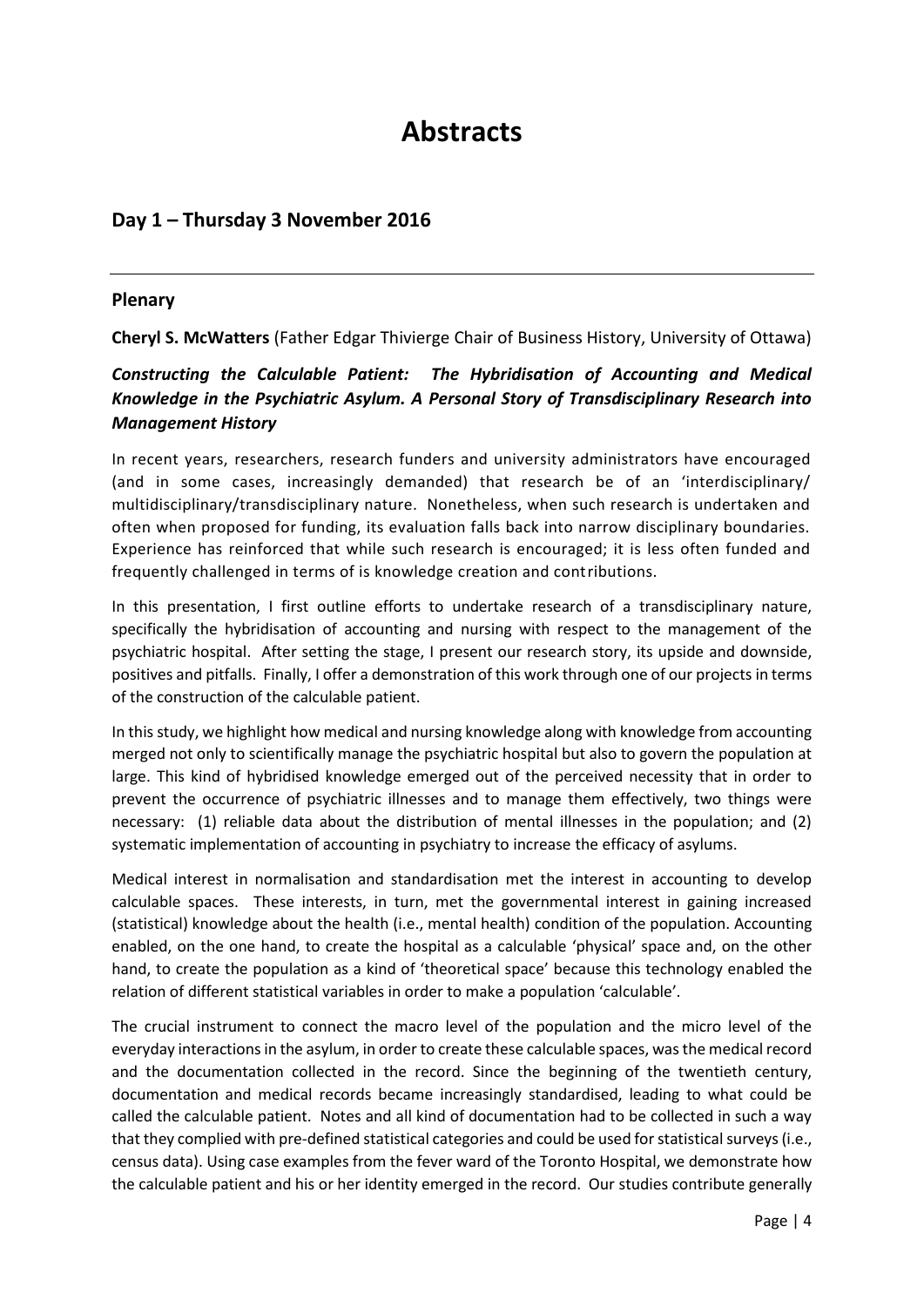to our understanding of hybridity and hybridised knowledge, and specifically, of how accounting and management were diffused within medical knowledge. As such, it illustrates, in visible terms, Hopwood's concept of 'accounting in everyday life', in this case in the context of the hospital. We believe that our work confirms the need for research that is transdisciplinary in nature as a vehicle to tease out and confront these calculable spaces.

## **David Williamson, Erling Rasmussen, Candice Harris** and **Katherine Ravenswood** (Auckland University of Technology)

## *Where is the historical employment relations research in hospitality and tourism?*

This paper questions the lack of historical employment relations research in the hospitality and tourism sectors. Based on recent doctoral research into the New Zealand hotels, the paper presents theoretical approaches that could bring a more critical, historical and insightful focus to employment in these industries.

Recent Government reports in Australia and New Zealand have highlighted escalating problems in the hospitality and Tourism labour markets (Deloitte, 2015; New Zealand Tourism Industry Association, 2015). The reports contrast the rapid growth and economic success of the sectors (both being one of the largest export earning sectors for their countries) with long standing, yet steadily worsening labour market problems. These problems include major skills shortages, high labour turnover, low pay, lack of full-time work and poor career path information (Cropp, 2016; Deloitte, 2015; New Zealand Tourism Industry Association, 2015). This contemporary data highlights the intensification of long-identified problems around human resource management, employment relations and labour markets in the international hospitality and tourism literature (Baum, 2007, 2008; Deery, 2002; Enz, 2009; Lucas, 2004).

Despite its crucial economic importance and the fact that the hospitality and tourism sector is demonstrating all the symptoms of a labour market in dire crisis, historical employment relations research in this field of remains scant. There is copious international research on the problematic nature of work in international hospitality and tourism, highlighting the well-trodden themes of high labour turnover, poor career progression, low pay, poor work conditions, poor work-life balance and weak occupation and safety systems (Ancheri & Kandasamy, 2009; Baum, 2007, 2008; Chen, Cheung, & Law, 2012; Davidson, McPhail, & Barry, 2011; Deery, 2002; Enz, 2009; Harkison, Poulston, & Jung-Hee, 2011; McGing & Connolly, 2007; Mooney, 2007; Mooney & Ryan, 2009; Poulston, 2008; Richardson, 2009; Wickramasekara, 2011; Williamson, 2009; Williamson, Harris, & Parker, 2008; Wong & Ko, 2009; Wood, 1997). However, little of the above research focusses on the historical development of power relations between the tri-partite stakeholders in the employment relationship.

The paper will argue that despite calls to liberate hospitality and tourism research from 'presentist', positivist, unitarist paradigms (Lashley, 2007; Lashley, Lynch, & Morrison, 2006; Lashley & Morrison, 2000; Lynch, Molz, Mcintosh, Lugosi, & Lashley, 2011; O'Gorman, 2005; Walton, 2012; Zampoukos & Ioannides, 2011), there remains little in the way of contemporary critical, historical employment relations research in the field. Based in recently completed research in the New Zealand hotel industry, the paper will call for a re-engagement with multi-level, historical employment relations analysis of hospitality and tourism. The paper concludes by highlighting a number of valuable areas of research that resulted from the application of a historical employment relations approach, including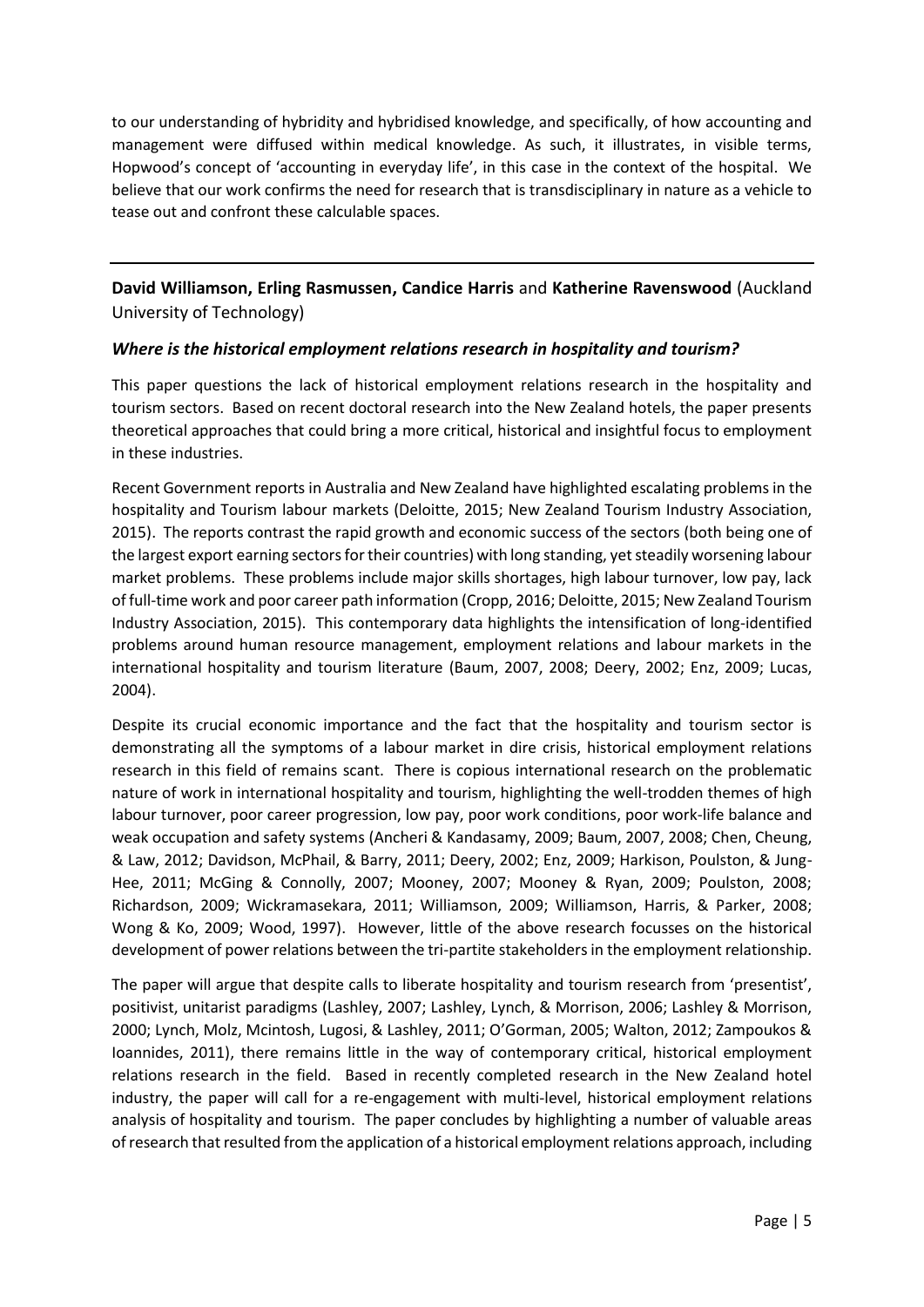a re-analysis of the role of unions in hospitality and tourism and the historical origins of managerial attitudes towards collective bargaining.

#### **References**

Ancheri, S., & Kandasamy, I. (2009). Hotel employees' expectations of QWL: A qualitative study. *International Journal of Hospitality Management*, *28*(3), 328–337. http://doi.org/10.1016/j.ijhm.2008.11.003

Baum, T. (2007). Human resources in tourism: Still waiting for change. *Tourism Management*, *28*(6), 1383–1399. http://doi.org/10.1016/j.tourman.2007.04.005

Baum, T. (2008). Implications of hospitality and tourism labour markets for talent management strategies. *International Journal of Contemporary Hospitality Management*, *20*(7), 720–729. http://doi.org/10.1108/09596110810897574

Chen, R., Cheung, C., & Law, R. (2012). A review of the literature on culture in hotel management research: What is the future? *International Journal of Hospitality Management*, *31*(1), 52–65. http://doi.org/10.1016/j.ijhm.2011.06.010

Cropp, A. (2016, January 31). Hotel staff shortages spell trouble for tourism. *Sunday Star Times*. Auckland N.Z.

Davidson, M. C. G., McPhail, R., & Barry, S. (2011). Hospitality HRM: Past, present and the future. *International Journal of Contemporary Hospitality Management*, *23*(4), 498–516. http://doi.org/10.1108/09596111111130001

Deery, M. (2002). Labour turnover in international hospitality and tourism. In *Human resource management: international perspectives in hospitality and tourism*. London: Continuum.

Deloitte. (2015). *Australian Tourism Labour Force Report: 2015-2020*. Australian Trade Commission.

Enz, C. A. (2009). Human resource management: A troubling issue for the global hotel industry. *Cornell Hospitality Quarterly*, *50*(4), 578–583. http://doi.org/10.1177/1938965509349030

Harkison, T., Poulston, J., & Jung-Hee, G. K. (2011). Hospitality graduates and managers: The big divide. *International Journal of Contemporary Hospitality Management*, *23*(3), 377–392. http://doi.org/http://dx.doi.org/10.1108/09596111111122541

Lashley, C. (2007). Discovering hospitality: Observations from recent research. *International Journal of Culture, Tourism and Hospitality Research*, *1*(3), 214–226. http://doi.org/10.1108/17506180710817747

Lashley, C., Lynch, P., & Morrison, A. J. (2006). *Hospitality: A social lens*. Amsterdam ; Boston, MA: Elsevier.

Lashley, C., & Morrison, A. J. (2000). *In search of hospitality: Theoretical perspectives and debates*. Oxford: Butterworth-Heinemann.

Lucas, R. E. (2004). *Employment relations in the hospitality and tourism industries*. London: Routledge.

Lynch, P., Molz, J. G., Mcintosh, A., Lugosi, P., & Lashley, C. (2011). Theorizing hospitality. *Hospitality & Society*, *1*(1), 3–24. http://doi.org/10.1386/hosp.1.1.3\_2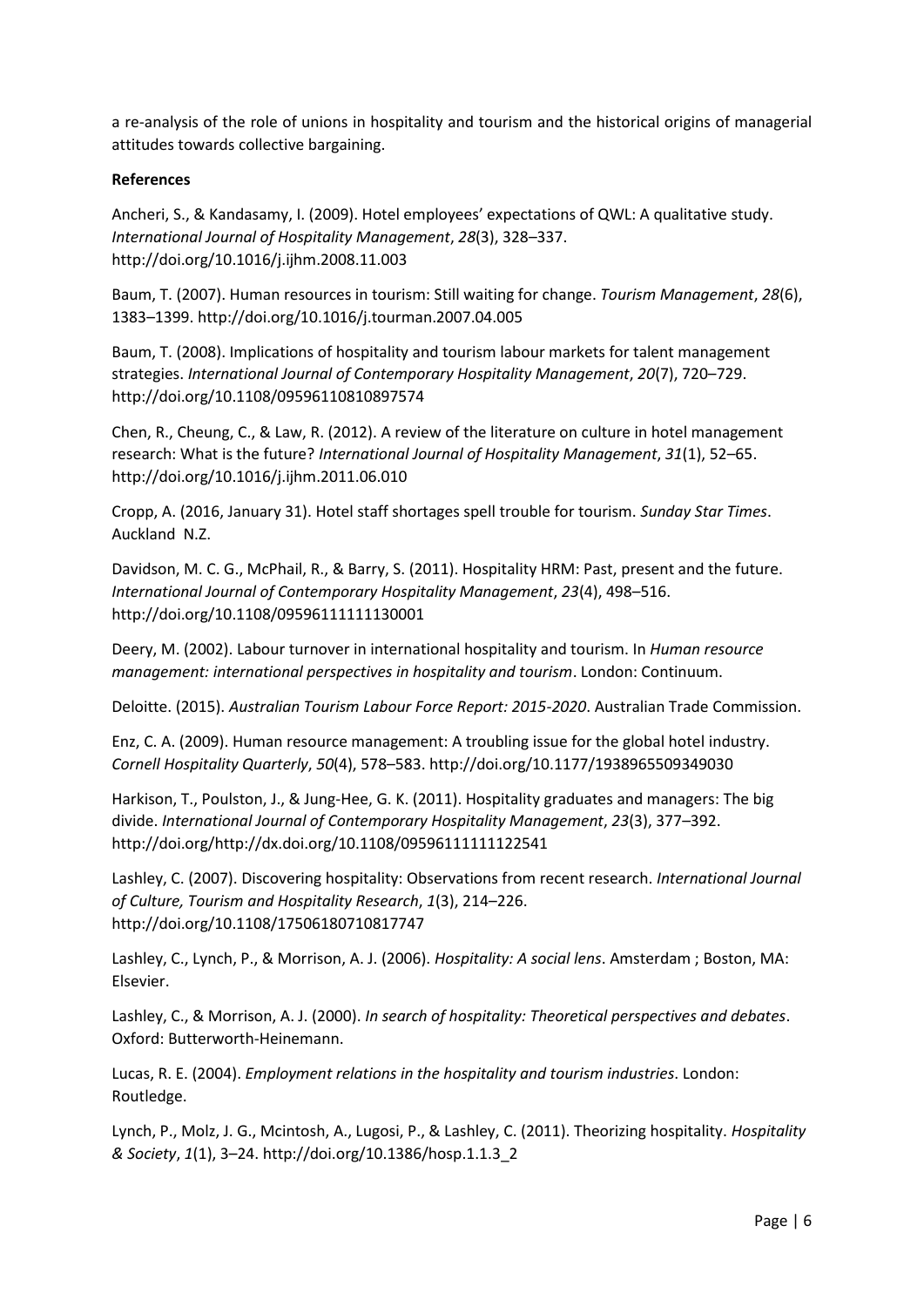McGing, G., & Connolly, P. (2007). High performance work practices and competitive advantage in the Irish hospitality sector. *International Journal of Contemporary Hospitality Management*, *19*(3), 201–210. http://doi.org/10.1108/09596110710739903

Mooney, S. (2007, October 2). *Where is she? A female manager's place in Australian and New Zealand hotels* (Thesis). AUT University. Retrieved from http://aut.researchgateway.ac.nz/handle/10292/216

Mooney, S., & Ryan, I. (2009). A woman's place in hotel management: upstairs or downstairs? *Gender in Management*, *24*(3), 195–210. http://doi.org/http://dx.doi.org/10.1108/17542410910950877

New Zealand Tourism Industry Association. (2015). *People & Skills 2025*.

O'Gorman, K. (2005). Modern hospitality: Lessons from the past. *The Journal of Hospitality and Tourism Management*, *12*(2), 141–151.

Poulston, J. (2008). Hospitality workplace problems and poor training: a close relationship. *International Journal of Contemporary Hospitality Management*, *20*(4), 412–427. http://doi.org/http://dx.doi.org/10.1108/09596110810873525

Richardson, S. (2009). Undergraduates' perception of tourism and hospitality as a career choice. *International Journal of Hospitality Management*, *28*, 382–388.

Shonfield, A. (1965). *Modern Capitalism: the changing balance of public and private power*. Oxford, UK: Oxford University Press.

Walton, J. K. (2012). "The tourism labour conundrum" extended: Historical perspectives on hospitality workers. *Hospitality & Society*, *2*(1), 49–75. http://doi.org/10.1386/hosp.2.1.49\_1

Wickramasekara, P. (2011). International Migration Programme. Retrieved from http://works.bepress.com/cgi/viewcontent.cgi?article=1003&context=piyasiri\_wickramasekara

Williamson, D. (2009). *That's no way to say goodbye: Exit interviews and employee turnover in New Zealand hotels.* AUT University, Auckland, New Zealand. Retrieved from http://hdl.handle.net/10292/765

Williamson, Harris, C., & Parker, J. (2008). I love you-goodbye: Exit interviews and turnover in the New Zealand hotel industry. *New Zealand Journal of Employment Relations*, *33*(3), 70–90.

Wong, S. C., & Ko, A. (2009). Exploratory study of understanding hotel employees' perception on work-life balance issues. *International Journal of Hospitality Management*, *28*(2), 195–203. http://doi.org/10.1016/j.ijhm.2008.07.001

Wood, R. C. (1997). *Working in hotels and catering* (2nd ed). London: International Thomson Business Press.

Zampoukos, K., & Ioannides, D. (2011). The tourism labour conundrum: Agenda for new research in the geography of hospitality workers. *Hospitality & Society*, *1*(1), 25–45. http://doi.org/10.1386/hosp.1.1.25\_1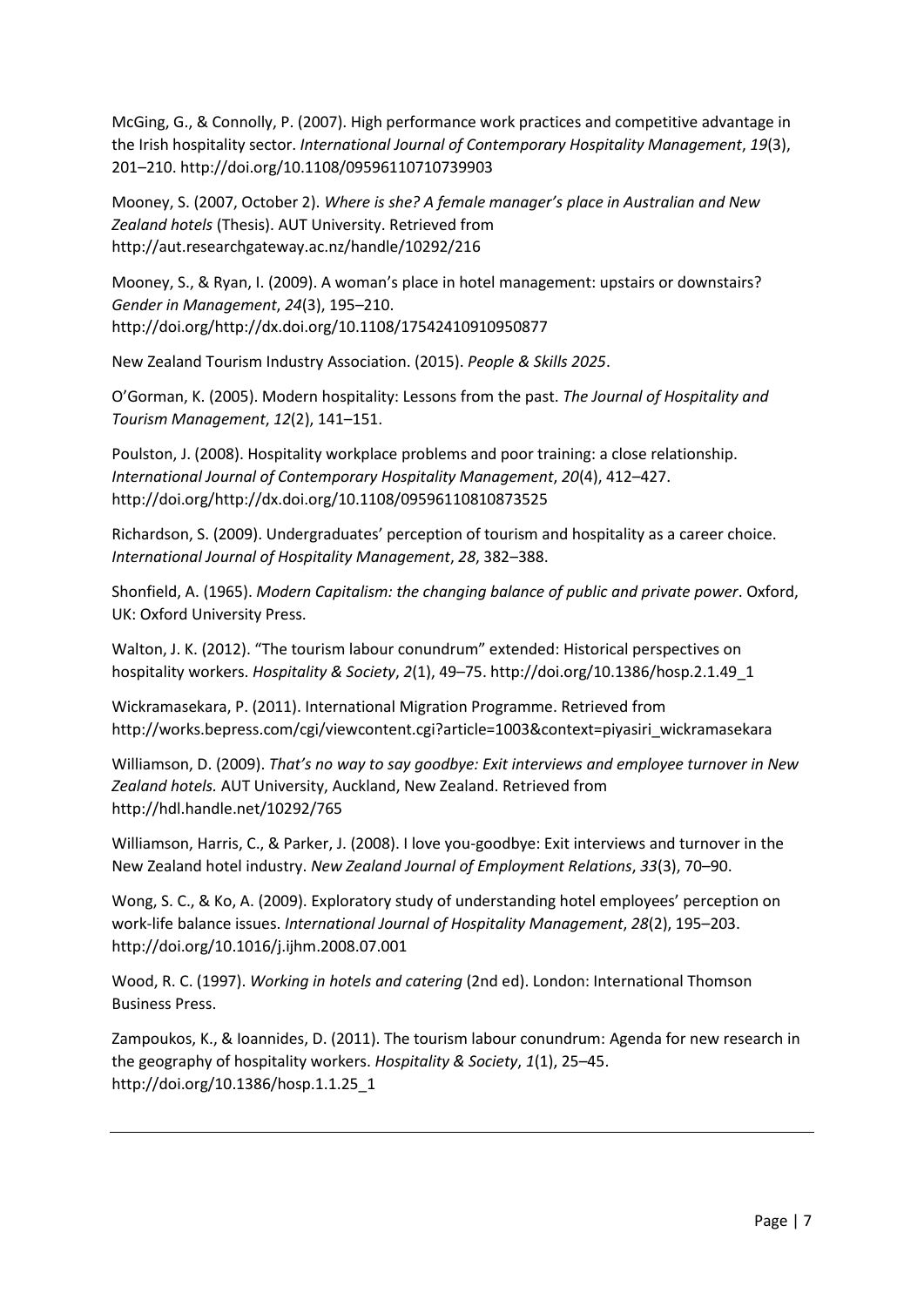**Mathin Biswas,** (Monash University)**, Marjorie Jerrard** (Monash University) and **Julian Teicher** (CQ University)

## *Tales of redundancy and life thereafter: A study of former SECV employees living in the Latrobe Valley, Victoria*

This study of the experiences of twenty State Electricity Commission of Victoria (SECV) managers and workers of tales of redundancy and life thereafter demonstrates the importance of their professional or work identity with the SECV, even after several years away from the organisation. As social relations at work form part of a person's work identity it raises the question of whether work identity is also constructed in a place and shaped by the labour history, labour geography and industrial relations of this location, as indicated by Ellem (2015) and Ellem and McGrath-Champ (2012). Herod (2012) specifically argued that workers either consciously or unconsciously act as geographical actors and it would appear that this applies equally well to managers and professionals. Identity was also tied to the geographic location of the SECV and the other people who lived in the Latrobe Valley. In our study, an engineer, Participant Sharer, stated:

That was a good time. Of course I had friends I developed to visit [in Yallourn], to earbash them…. So I feel I belong to the Valley. I' m always extolling its virtues, an hour from the snow, an hour from the beach. Never go to either, but the point is we could.

Other sources of identity were the 'artefacts' used while working – for example, equipment such as dredges – and the location of the work – for example, the main administrative building, the mine, the power station. Therefore, workers and managers in a region such as the Latrobe Valley, Victoria, construct their work identity based on local history, local industrial relations, with the latter being derived from organisational structure and trade union structure, work artefacts and work location.

The hierarchical structure of jobs within an organisation influences this work identity, particularly if carried outside of the organisation into the community. The SECV had a command and control approach to managing the workforce combined with a tradition of paternalistic benevolence that was also reflected in the company garden township of Yallourn where a person's job classification determined the type of housing available to them and their family. According to a school teacher, Betty, even the school room had an hierarchy drawn from the SECV structure with the children of managers at the top, then engineers, and so on across all trades and job categories. The trade unions covering the SECV workforce also had a hierarchy of importance with those covering 'engineers' at the top. When the Yallourn township was demolished:

It was painful. Very painful. Particularly to people who were living there… A lot of them took their own houses. A lot of houses were put on the back of a truck …. Then when it eventually went, you felt like part of your life disappeared.

Ironically, the houses moved were those of the workers at the lower end of the hierarchy because they could be cut in half as they were weatherboard, not brick.

Work identity of managers and workers was elicited from the participants through the use of semistructured interviews combined with a photo book. While the interviews were a traditional data collection method in labour history, the application of photo-elicitation as a complementary tool was novel. This approach involved the lead researcher visiting specific sites with the first participant, Peter, and taking photographs. The site visits and photographs were important for the researcher's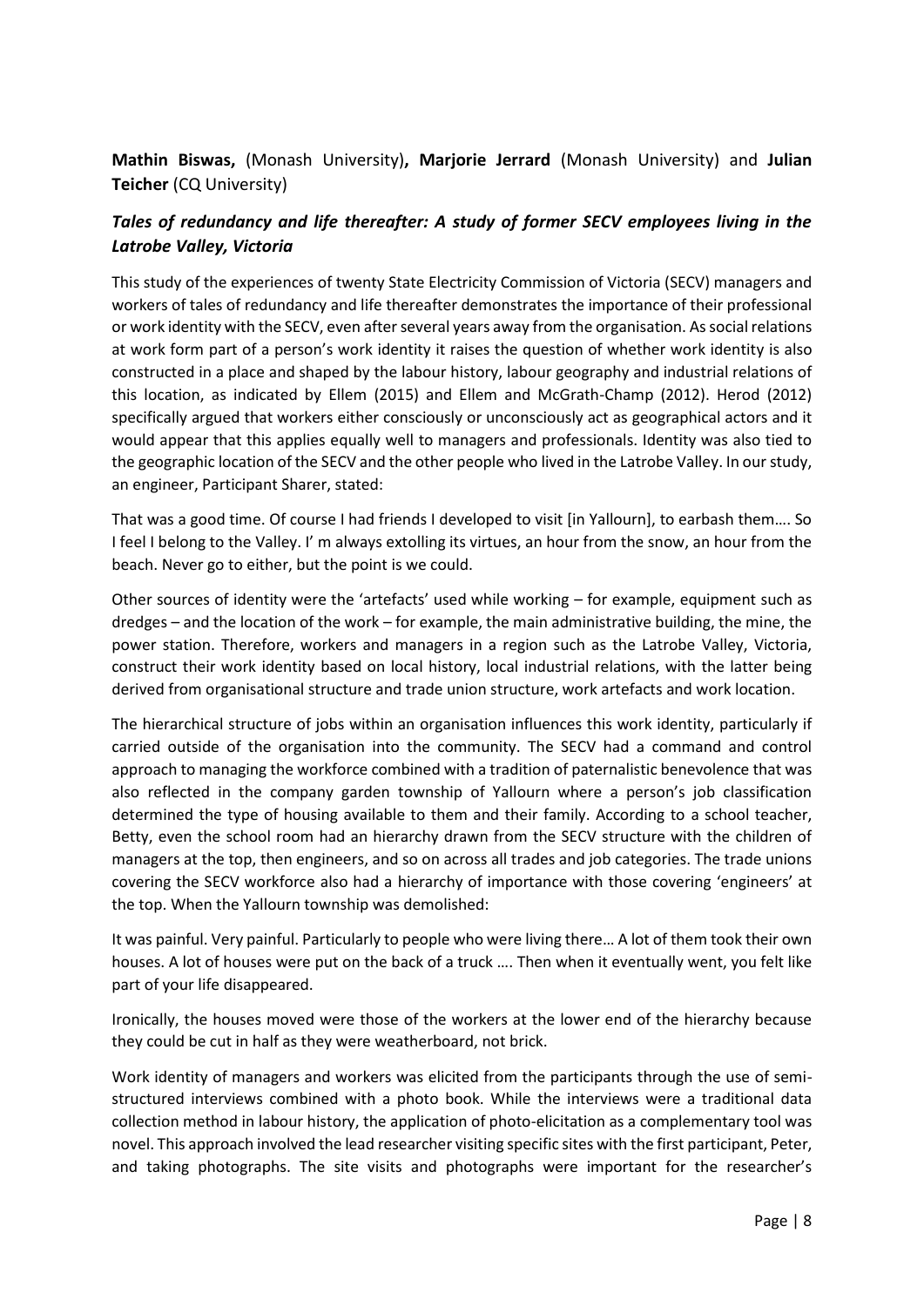understanding of the extent and nature of the various SECV operations – mining of brown coal, power generation, briquette manufacturing, and remnants of the company and garden town of Yallourn. The researcher then compiled the site photographs into a photo book. This book was taken to all subsequent interviews. The precise nature of its use depended upon the participant; for example, if a participant stated that he (the participants who volunteered for this stage of the project as former workers and managers were all male) had been employed in a technical occupation, the photographs that were initially shown to him were of equipment which he may have used and sites at which he may have worked. If he was a manager, the photographs would be of the building or site at which he managed.

The photographs were used as an aide-mémoire to stimulate recall in terms of events and the surrounding detail but also the feelings and emotions associated with those events. In essence, photographs were found to generate greater nostalgic detail than can be elicited from conversation arising from interviews. When shown a photograph of a large white abandoned building, Participant Peter explained how he had his office in the building when he worked for the SECV: "I'd go to meetings and all sorts of things, we did a lot of things from that building. But that building was sold, I don't know how come it's been fenced off and empty." For Participant Perry, the building reminded him of his father's job as an accountant working in the main office building. Perry visited his father's workplace as child and then followed his father into the SECV but as an engineer, thus demonstrating the intergenerational nature of the SECV workforce. Perry also commented on how beautiful the white building was. Now it stands behind a fence carrying warning and keep out signage. As a participant who was an elected trade union official said "… that's rehabilitation. You just leave places like this and put a fence around them. It's wonderful isn't it?" This fence and fences in a number of other photographs served as a metaphor of separation between the participants' work identity at the time of their SECV employment, a time that was seen as positive because the work identity was derived from a vibrant working community, and the post-SECV employment, a time not regarded so favourably.

Participant Councillor commented on how the photograph of the administrative building reminded him or "all the workers streaming out of there" at the end of a shift while Participant Sharer commented on the role of the SECV as a major training provider:

There's greatly reduced opportunities for young people to be trained in trades and the like, which is very sad. I think at any one [time] there was something like 1000 people as apprentices and trainees of all sorts here. Of course, that just stopped. In privatisation the companies prefer to pinch people off each other.

For the participants, their employment with the SECV and their attachment to the Valley were dominant themes which came out through the interviews. Work identities of the participants have been constructed in relation to their workplaces – administrative building, power station, mine, briquette factory – the history of the organisation and industrial relations, and the history of the Valley. The photographs of buildings and objects behind fences came to symbolise a glorious past no longer accessible.

## **References**

Ellem, B. (2015). Unions, community, work and family in Australia's iron ore sector. Labour & Industry, 25(1), 9-22. doi: 10.1080/10301763.2015.1043511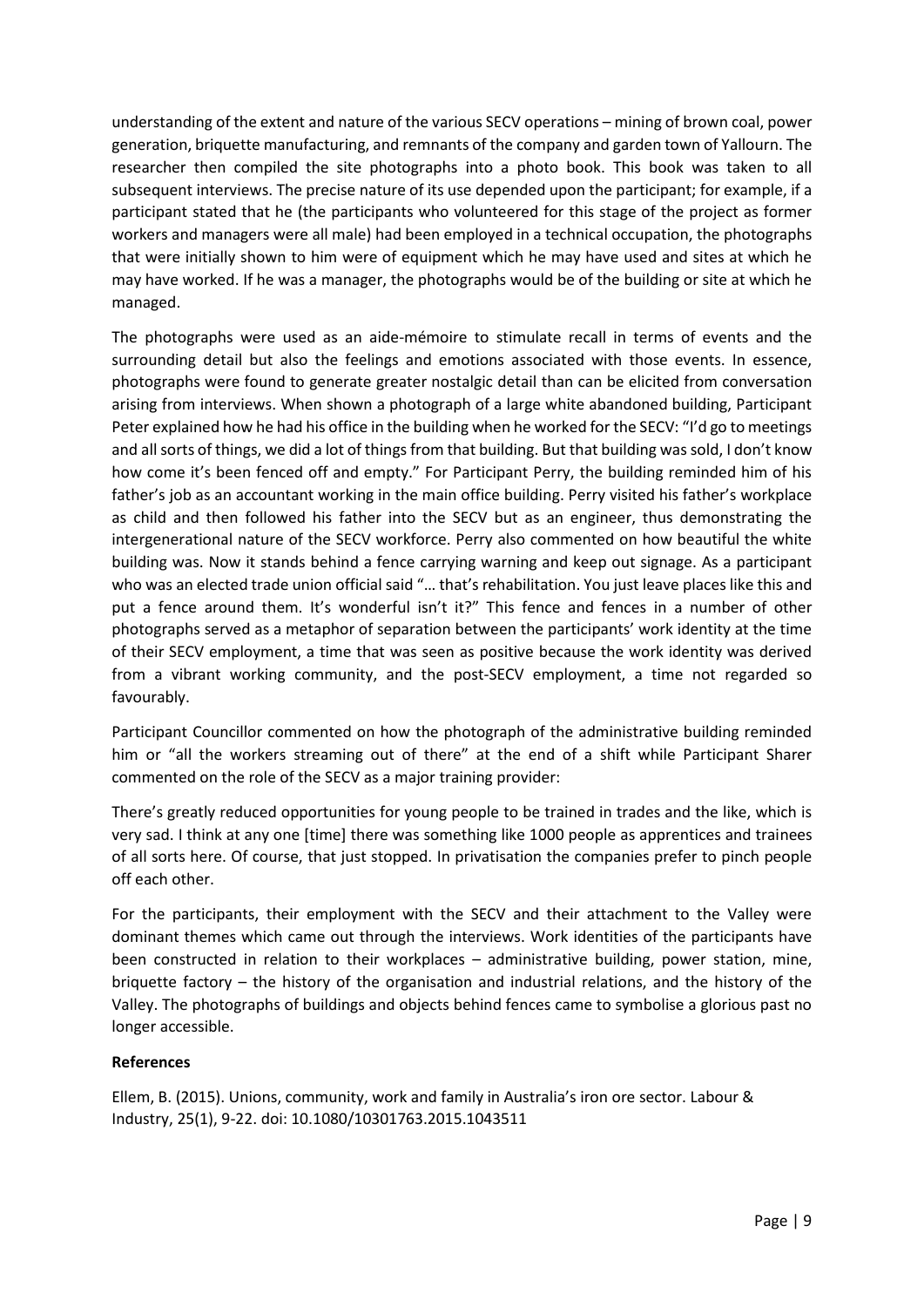Ellem, B., & McGrath-Champ, S. (2012). Labor geography and labor history: Insights and outcomes from a decade of cross-disciplinary dialogue. Labor History, 53(3), 355-372. doi: 10.1080/0023656X.2012.695213

Herod, A. (2012). Workers as geographical actors. Labor History, 53(3), 335-353. doi: 10.1080/0023656X.2012.695212

**Greg Patmore** (The University of Sydney)**, Ray Markey** (Macquarie University) and **Keith Townsend** (Griffith University)

### *History Repeats? Changes in the Role of Frontline Managers over Time*

#### **(i) Summary of the argument**

Central to an analysis of the frontline manager (FLM) role in organisations is a persistent question over the FLM's changing responsibilities. A common research theme in literature from various disciplines in recent decades has been the changing nature of the FLM role from an overseer to one with a larger role in administrative responsibilities and more substantial people management duties. Modern scholars in the Human Resource Management (HRM) field refer to a consistent devolution of responsibility from the HR Department to the FLM, exploring which HR activities are being transferred or focusing on a few HR tasks. The issue has also received attention in industrial relations literature. However, we argue that this reading leaves aside a rich history where the FLM (commonly under other names, foreman, supervisor, and so on) has always faced a great deal of responsibility in managing the workforce, albeit in different organisational and economic contexts.

Against the background of this debate the paper aims to understand the fluctuations and shifts over time in the FLM role as a means for understanding the drivers for contemporary change. This paper recognises that FLM can be active agents in shaping their role. It focuses on four factors that may explain the fluctuations in the role of the FLM: management ideas and philosophies, economic cycles, industrial regulation and organized labour. To assess the significance of these four factors the paper reviews the historical literature on the role of the FLM.

#### **(ii) Summary of the findings**

Management ideas and philosophies played an important role in explaining and popularising different approaches to FLM, yet these ideas do not begin and end abruptly, they tend to come in waves. The widespread influence of Taylorism and, separately, of ideas relating to employee participation during and immediately after the First World War limited the managerial responsibility and decision-making authority of the FLM, which had previously been relatively unlimited in people management. A significant philosophical shift towards the 'Human Relations' school occurred in response to the harsh edges of Taylorism. Rather than seeking to defeat workplace groups and 'systematic soldiering', the human relations advocates believed that the work group could be co-opted to accept norms and values that suited management's objectives. Management would replace informal and potentially disruptive leadership with FLMs, who would be trained in how to win workers' loyalty. The impact of human relations, for example, can be seen in Australia in the early 1940s when educational authorities introduced training courses for FLMs. Some companies even introduced regular meetings of FLM to improve the standard of supervision. By the 1970s though, the role of the FLM seemed to be reduced to a point where a British Institute of Management report found that the FLM had little authority over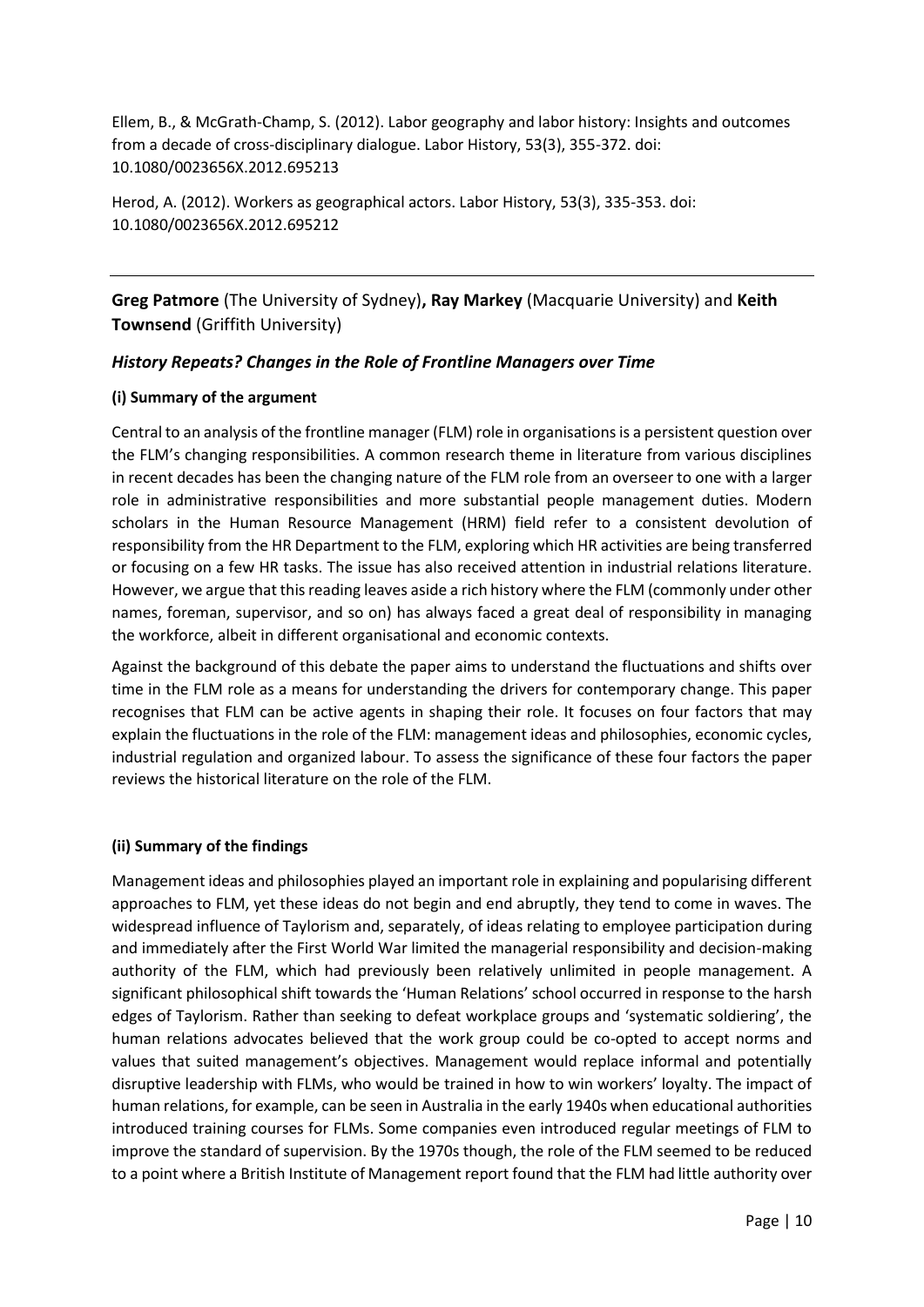scheduling work, recruiting or promoting workers (BIM 1976). With the advent of more modern 'HRM' approaches to people management, the FLM again appears to be playing a central role within organisations.

Whilst the existing literature does not explicitly address the impact of the economy on the FLM role, it provides evidence to suggest that the role of FLMs has shifted during major shocks to the economic climate. Economic depressions characterised both the late 19<sup>th</sup> century and the 1930s, when major changes to the FLM role gathered momentum in industry. On the other hand, these shocks may have induced temporary diversions from wider trends. For example, in the US during the 1930s depression a resurgence of the delegated power of the FLM occurred in some industries with workers complaining about the nature of supervision. Alongside this, according to Sanford Jacoby, some US firms curtailed personnel departments leaving FLMs in a stronger position to challenge personnel departments that tried to intervene in daily employment decisions.

Whether through collective bargaining or through industrial regulation in the form of compulsory arbitration, the codification of employment conditions and the creation of grievance procedures placed limitations on the discretion of supervisors and made their decisions subject to review. In the US 85 per cent of collective agreements by 1945 included provisions for grievance arbitration. Management's disciplinary practices became subject to review and they were forced to develop elaborate rules governing worker discipline. As Jacoby, argues this undermined the FLM's freedom to dismiss an employee at will. Conversely, deregulation of centralised wage determination and dispute resolution structures in the past 25 years, notably in the Australian conciliation and arbitration system, has arguably freed up the discretionary space for FLMs in the workplace. The winding back of coverage of workers in terms of awards and workplace agreements also tends to favour a devolution of power to FLMs.

While FLMs were often hostile to unions, during the nineteenth century in Australia there were examples of industries where FLMs promoted unions. In printing, the metal trades and baking foremen remained members of their unions. Indeed, some Australian unions encouraged this, because FLMs could play an important role in maintaining union conditions as well as exercising managerial authority. As FLMs in the metal trades generally hired workers, the Amalgamated Society of Engineers expected its FLM members to hire their unemployed brethren. The growing power of the trade unions in the early twentieth century, however, further weakened the role of the FLM. Shop stewards would commonly undermine the authority of FLMs by dealing directly with more senior managers. The recent decline of trade unionism may have also favoured devolution of power to FLMs.

#### **(iii) Selected references**

- British Institute of Management (BIM) (1976) *Front-Line Management: Report of BIM Working Party*, Edward Mortimer Ltd., London.
- Cascon-Pereira, R, Mireia Valverde and Gerard Ryan (2006) 'Mapping out devolution: An exploration of the realities of devolution', *Journal of European Industrial Training*, 30: 129-51.
- Fox, A (1975),*Man Mismanagement*, Hutchinson, London, 1974.
- Jacoby, S (1985) *Employing Bureaucracy. Managers, Unions and the Transformation of Work in American Industry 1900-1945*, Columbia University Press, New York.
- Kulik, C. and Hugh Bainbridge (2006) 'HR and the line: The distribution of HR activities in Australian organisations', *Asia Pacific Journal of Human Resources*, 44: 240–56.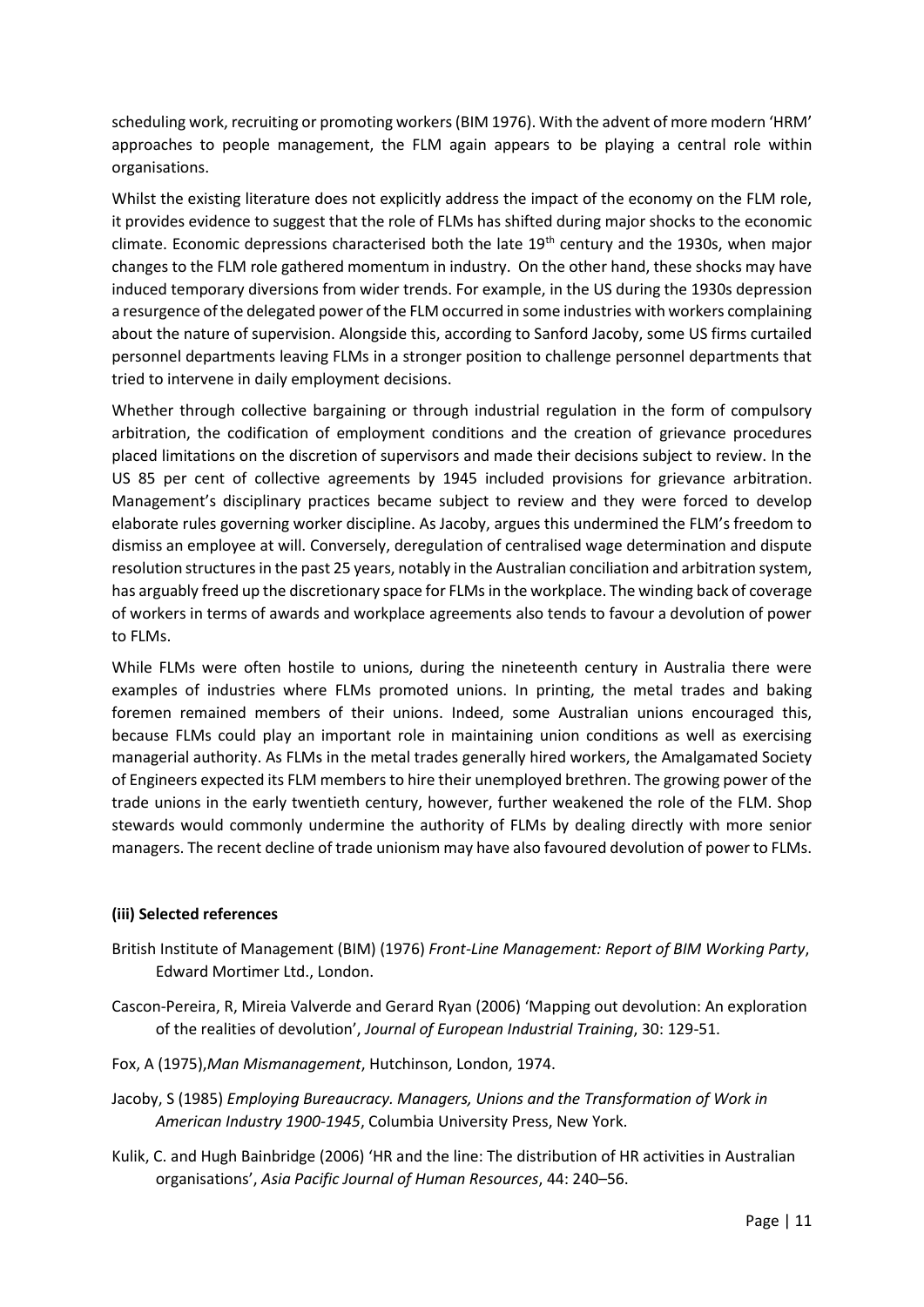- Lowe, J (1992) 'Locating the Line: The Frontline Supervisor and Human Resource Management' in P Blyton & P Turnbull (eds) *Reassessing Human Resource Management*, Sage, London.
- Marchington, M., Adrian Wilkinson, Peter Ackers and John Goodman (1993) 'The influence of Managerial Relations on Waves of Employee Involvement', British *Journal of Industrial Relations*, 31 (4): 553-576.
- Markey, R (1988) *The Making of the Labor Party in New South Wales, 1880-1900*, UNSW Press, Kensington.
- Martins, L-P (2007) 'A holistic framework for the strategic management of first tier managers', *Management Decision*, 45: 616–41.
- Morgan, G (1988) *Riding the Waves of Change: Developing Managerial Competencies for a Turbulent World*. San Francisco, Josey Bass.
- Patmore, G (1991) *Australian Labour History*, Longman Cheshire, Melbourne.
- Patmore, G (2016) *Worker Voice: Employee Representation in the Workplace in Australia, Canada, Germany, the UK and the US 1914-1939*, Liverpool University Press, Liverpool, United Kingdom.
- Townsend, K, (2013) 'To What Extent do Line Managers Play a Role in Modern Industrial Relations?' *Asia Pacific Journal of Human Resources*, 51 (4): 421-36.
- Walton, R E (1985) 'From control to commitment in the workplace', *Harvard Business Review*, 2: 77– 9.
- Watson, T (1986) *Management, Organisation and Employment Strategy.* London. Routledge.
- Wright, C (1995) *The Management of Labour. A History of Australian Employers*, OUP, Oxford.

**Matthew Bailey** (Macquarie University)

## *Formal and informal business knowledge transfer across markets: Developing Australian discount department stores*

This paper explores formal and informal knowledge flows to non-competing firms in foreign markets. It draws on examples of Australian retailing firms in the 1960s to consider the ways that firms in peripheral markets gain competitive advantages through the acquisition of expertise and technologies from established enterprises in larger markets. In doing so it provides alternatives to current scholarship on retail internationalisation that tends to focus on the exportation rather than the importation of business models. Further, the role played by informal associations between managers in non-competing firms in different markets during the development of discount department stores in Australia advances the case for socialising analyses of business knowledge transfer more broadly**.**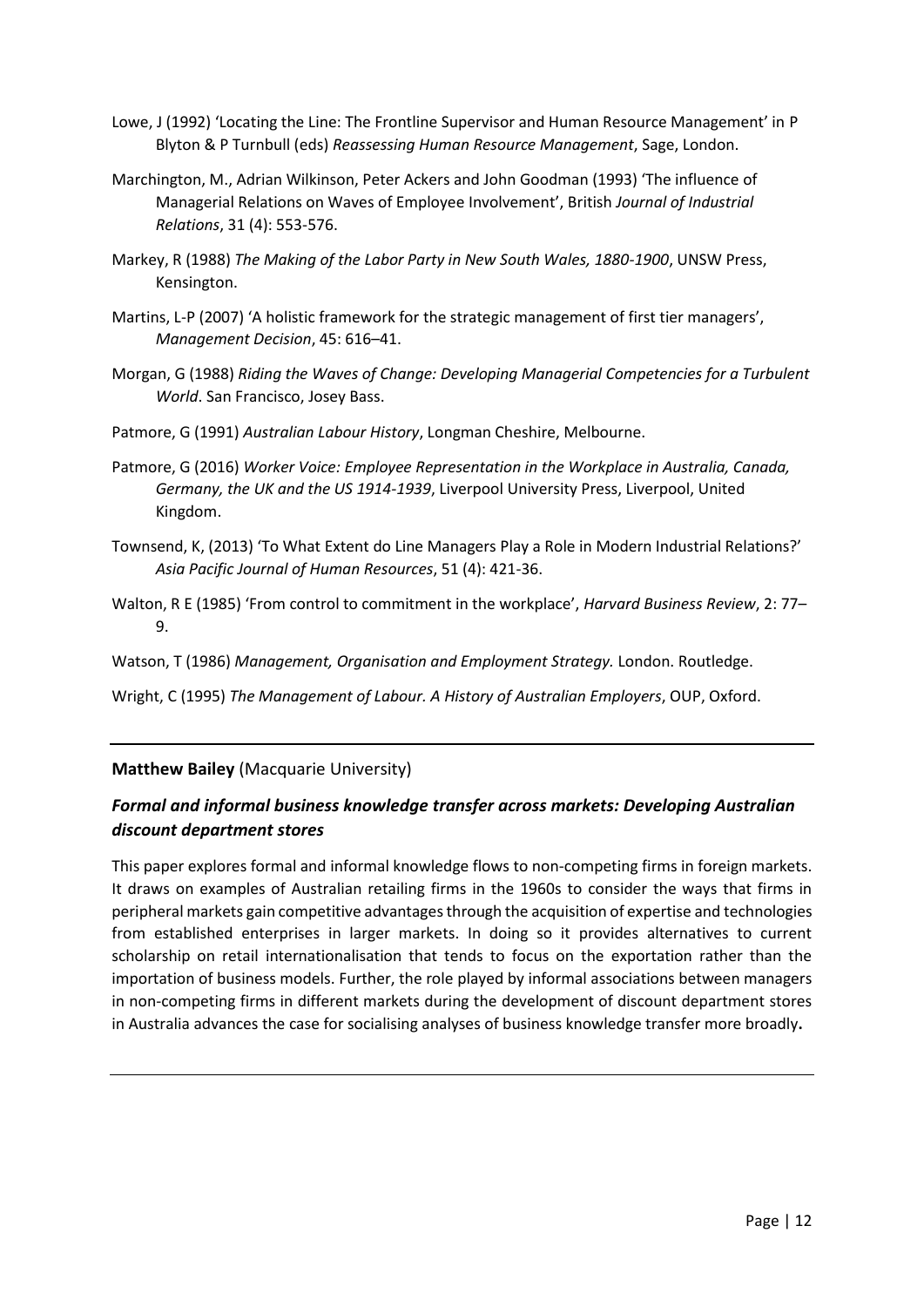## **Robert Crawford** (Monash University)

## *Re-reading the Office: Workplace Spaces as Historical Documents*

More than a mere workplace; the office forms an integral part of an advertising agency's brand identity, illustrating its ability to serve its clients as well as its capacity to produce creative advertisements. By examining the location, layout, and interior design of Australian agencies over the course of the 20th century, this paper will briefly chart the evolution of the agency office. Despite its changes in form, operations, and outlook, the advertising office illustrates that the production of creative advertising would ultimately run second to the business of making a profit.

## **Julie Zetler** (Macquarie University)

### *Vale Jim Staples: A Great Humanitarian and Social Justice Advocate*

Justice Jim Staples, a senior member of the Arbitration Commission, was effectively removed from office by the Hawke Government, and died 'a disillusioned but passionate man,' aged 86 years. His historical contribution to our society as a humanitarian and social justice advocate is his legacy.

Jim was appointed to the Australian Conciliation & Arbitration Commission in 1975 and served on the Commission as a deputy president until 1989, when it was replaced with the Australian Industrial Relations Commission. At the time, Justice Staples was the only judge not transferred to the new body.

Political and legal controversy surrounded this life changing event, particularly in relation to Justice Staple's forced (legislative fiction) retirement remains relevant today. Former High Court judge Michael Kirby, who was appointed to the Commission in 1974, remarked to the media that Justice Staples was 'unfairly treated' by the Hawke Government. Justice Kirby, in a speech delivered in 2000, detailed the controversy surrounding Justice Staples.

It was stated by Justice Kirby that while Staples did not have a background in Industrial Relations Law and that his main ability related to being a criminal advocate for 'unwinnable' cases, from this experience Justice Staples had 'considerable ability in the use of colourful phrases, both in oral and in written expression.' This 'colourful use of language' in his written recommendation was considered by BHP, in a dispute between BHP and the Seamen's Union of Australia, to be 'insulting'. 'This verbal ability was to precipitate difficulties in his relationship with the president and duty presidents of the Arbitration Commission'. A further controversy that lead to Staple's being sidelinned stemmed from a wage claim by 'woolstore' workers, in which Justice Staples awarded substantially more than the flat increase expected.

This paper goes beyond the political and legal controversy of Justice Staples' removal from office and pays tribute to his humanitarian legacy and social justice ideals espoused not just in his career but throughout his distinguished life.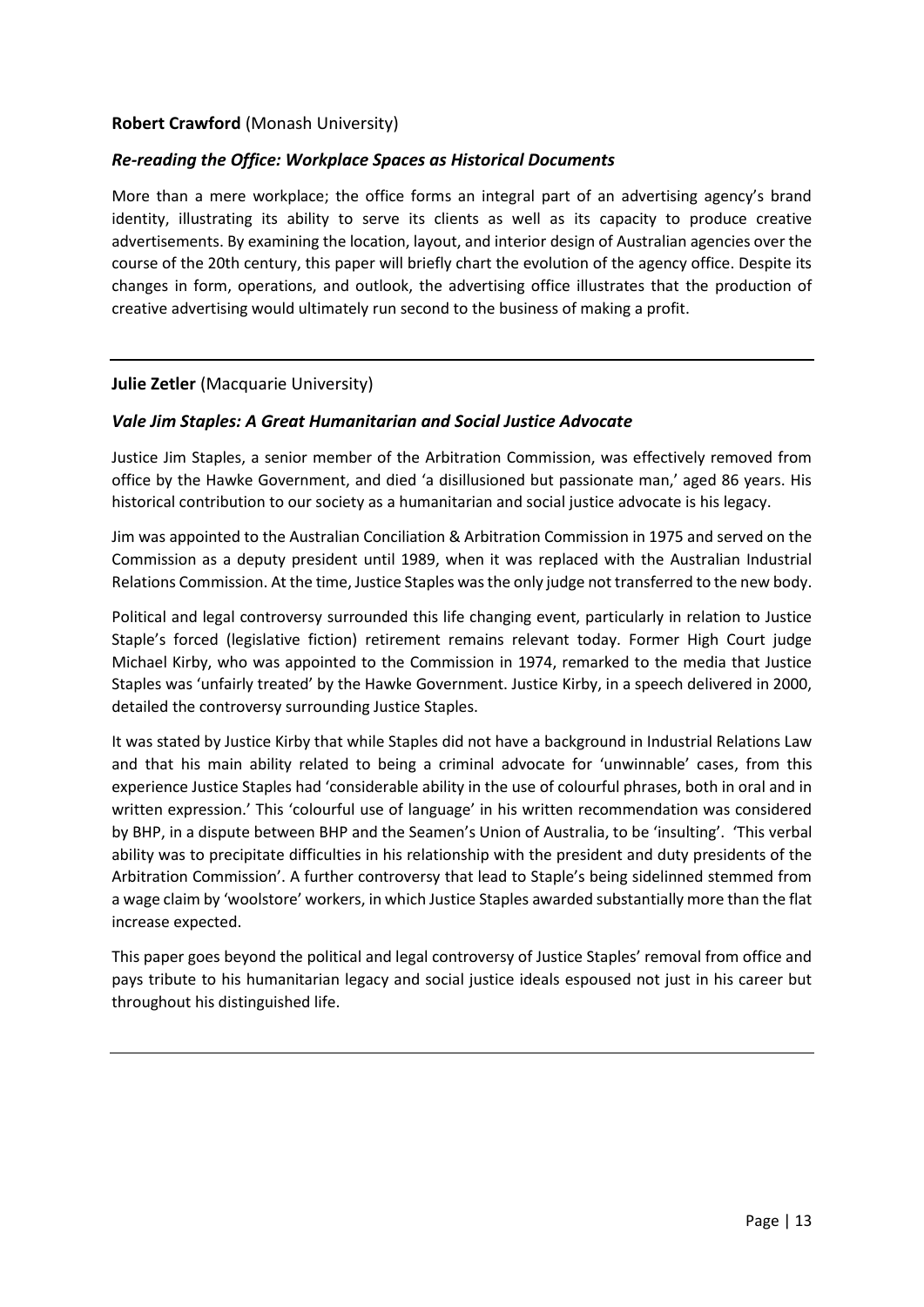## **Catherine Bishop** (Australian Catholic University)

## *Not Just Pin Money: Businesswomen in Colonial Cities*

Contemporary Australian business studies often include gender as a category of analysis. Scholars have discussed the effect of gender on management, small business, and access to capital, as well as female business networks, but these discussions tend to see women in business as a late twentiethcentury phenomenon. There have also been individual and group biographies of prominent twentieth and twenty-first-century female entrepreneurs.

However, nineteenth century Australian business appears to be a woman-free zone, with women confined to domestic service or to roles as wives and mothers, in both economic and general historiography. The recent Cambridge Economic History of Australia's chapter on 'Colonial Enterprise' included no women in its analysis of business in nineteenth-century Australia, going so far as to discuss Samuel Terry with no mention of his enterprising spouse Rosetta. Even feminist historiography until recently relegated female businesses to the very few 'short-lived', 'stop-gap', 'pin money' category.

The recent digitisation of archives, notably newspapers, has revolutionised historical enquiry and has allowed new questions to be asked and new findings reached. This paper uses nineteenth-century Sydney as a case study and shows that women were an important part of the city's economy, involved in an estimated twenty percent of businesses in the middle of the century. In spite of social, cultural and legal restrictions, they were running small business and supporting families (including many a hapless husband), earning more than just pin money. In doing this it explores definitions of business, businesswomen, and entrepreneur, refocusing our attention on the importance of small business and on the way in which women helped build the nineteenth-century city.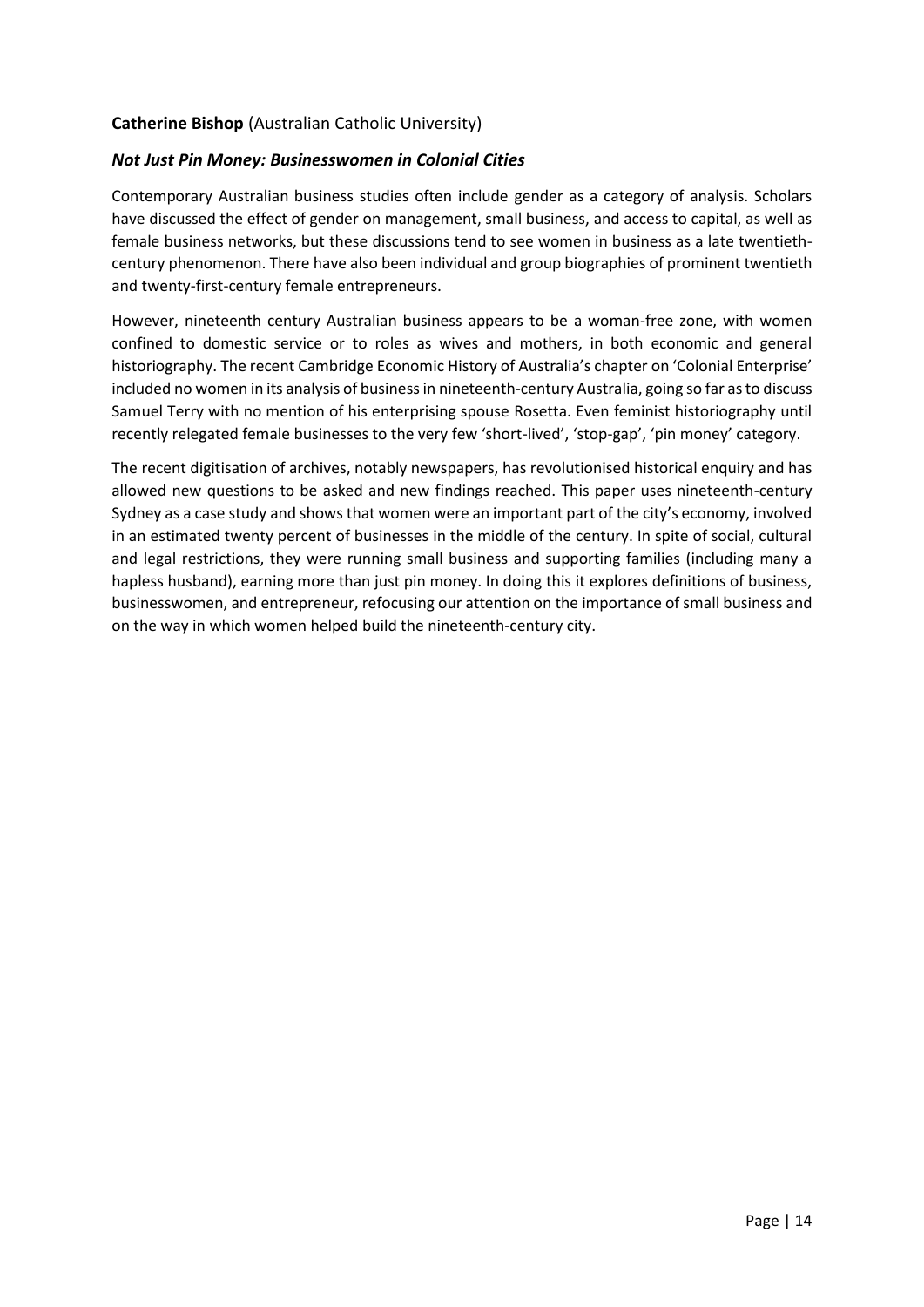# **Day 2 – Friday 4 November 2016**

## **Symposium on Co-operatives, Mutuals and Labour**

**Nikola Balnave** (Macquarie University) and **Greg Patmore** (The University of Sydney)

## *The Labour Movement and Co-operatives*

### **(i) Summary of the argument**

The labour and co-operative movements have similar roots in industrialisation and the idea of collectivism, and share a strong emphasis on member control through democratic practices and ensuring the best for their members and the community. However, co-operatives are also businesses that need to ensure surplus in order to survive and compete in a capitalist economy with businesses that are not organised on co-operative principles. This has the potential to place co-operatives in conflict with organised labour particularly in regard to labour costs and ensuring that recognised wage standards, whether through statutory regulation or collective bargaining, are observed. There may also be a stronger commitment to the organisation by employees given that they are also part owners, particularly in the case of worker co-operatives. This paper will focus on the relationship between the labour movement and consumer and worker co-operatives drawing primarily on the Australian, UK and US experience.

#### **(ii) Summary of the findings**

There have been claims made over the years that consumer co-operatives were better employers than their capitalist competitors and enjoyed good relationships with the trade union movement. Cooperatives generally encouraged workers to join unions, with the English Co-operative Wholesale Society (CWS) insisting from 1919 that employees become trade unionists. It was estimated that 94 per cent of the members of the National Union of Distributive and Allied Workers (NUDAW) in the UK in 1931 were co-operative employees. The consumer co-operatives also led the way on industrial issues such as shop employee working hours in the UK. In the USA at Racine, Wisconsin, the 1934 voluntary organising committee for a new co-operative included unionists and union members, who purchased over half the initial shares in the co-operative which began operations as a petrol station on 1 February 1935. The Co-operative had a benefit for the unions in that it was a closed union shop and union wage rates were observed. The Co-operative also provided assistance during industrial disputes through donations of petrol and food.

While the relationship between consumer co-operatives and unions brought advantages for both movements, there were also tensions. In the 1920s there were complaints that unions in the US did not provide reciprocal support by enthusiastically encouraging members to shop at the co-operative. There were concerns in the UK that unions unfairly put pressure on the co-operatives, which were viewed as sympathetic, to leverage increases in wages and conditions from their capitalist retail competitors. The NUDAW claimed in the late 1930s that while the wages and conditions of UK consumer co-operatives were generally superior to the private sector, they were not superior to the standards of the best employers nor were they as much as the co-operative movement could afford to pay. Finally, there have been continued concerns that employees as members would use their voting power at members' meetings to override disciplinary decisions against employees, increase wages and place further competitive pressures on the co-operative. These fears led some consumer co-operatives to place limits on the employees' rights as shareholders by, for example, not allowing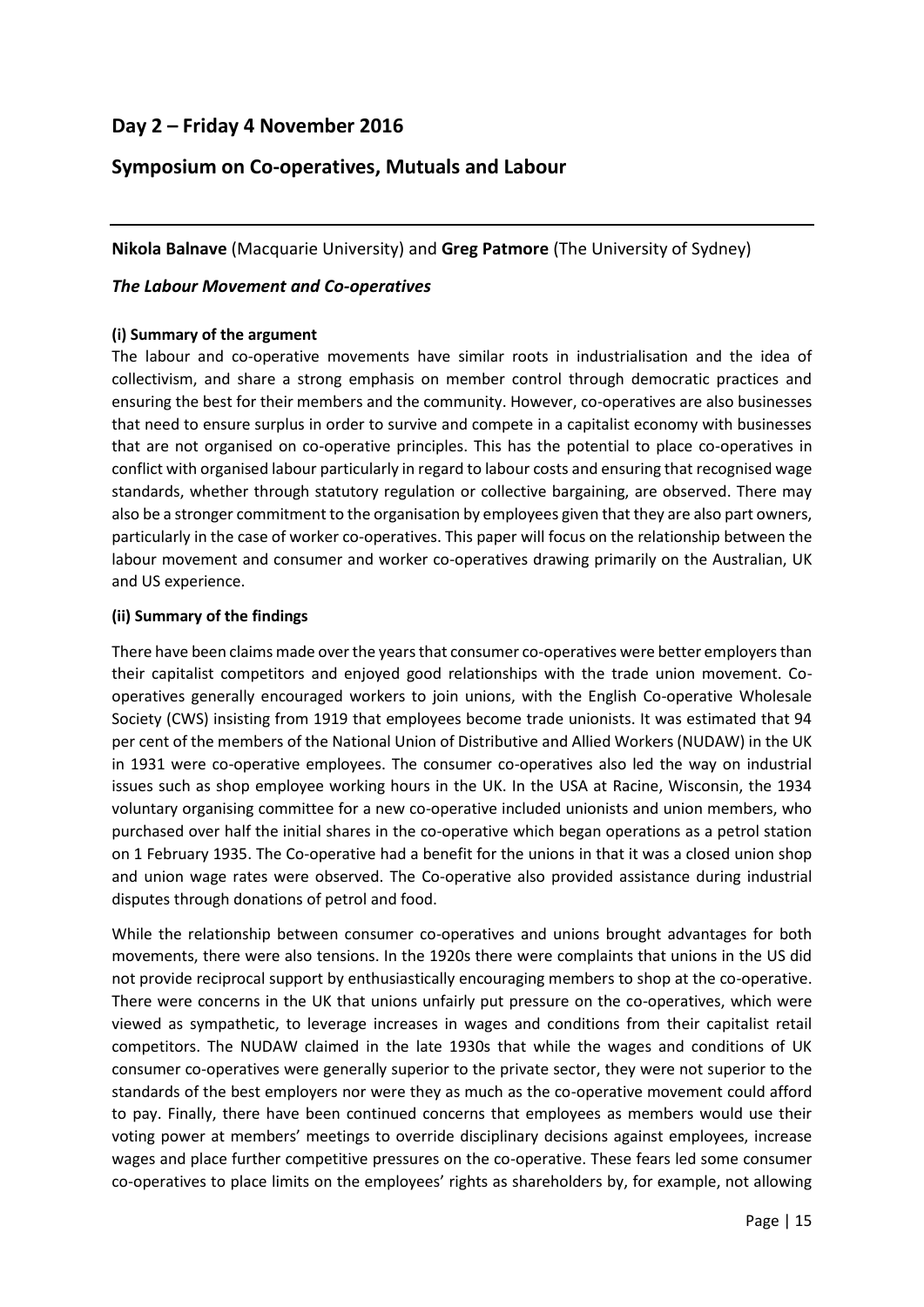them to stand for election to the management committee or board of directors. Some consumer cooperatives, on the other hand, have allowed for direct employee representation, whereby employees directly elect their own members of the committee or board.

Trade unions have held certain concerns about the operations of consumer co-operatives including the widespread use of voluntary labour, particularly during the start up of co-operatives where there are insufficient funds to pay staff. The Royal Arsenal Co-operative in the UK from its formation in 1868 until 1878 relied upon the voluntary efforts of its management committee to run the store, assisted by a Mrs McLeod, who voluntarily cleaned the store after each day. Her death and the growth of the society led to the appointment of its first full-time member of staff. During the revival of consumer co-operatives in the Bay Area of California in the late 1930s, Pacific Co-operative Services could not initially afford to pay union rates at its depots, with the payments being increased towards parity as business increased. Some contemporary US consumer co-operatives obtain volunteer labour from members by offering discounts on purchases. There are also cases of consumer co-operatives that have limited or no union presence in the workplace such as in rural areas of Australia. These cooperatives have in place extensive welfare provisions and emphasise that workers have a voice in the organisation through their membership of the co-operative.

Trade unions have been generally suspicious of, and even hostile to, worker co-operatives. Organised labour perceives attempts at worker control through co-operatives as legitimating and even strengthening the real control held by capital. Nevertheless during periods of unemployment or in disadvantaged areas, trade unions have seen worker co-operatives as a means of saving jobs. In recent years, for example, the United Steelworkers have encouraged co-operatives in depressed steel towns in the US as a way encouraging employment and stimulating the local economy.

The political relationship between the political wing of the labour movement and co-operatives varies. In the UK the Co-operative Party, which is the political wing of the UK consumer co-operative movement, has had a parliamentary alliance with the British Labour Party since 1927. In contrast, the Australian Labor Party has generally shown little sympathy for co-operatives preferring to focus on legislation and industrial regulation to improve the conditions of workers.

## **(iii) Selected references**

Adams, T., "The Formation of the Co-operative Party Reconsidered", International Review of Social History, vol. 32, no. 1, 1987: 48-68.

Balnave, N. and Patmore, G., "Rochdale consumer co-operatives in Australia: Decline and survival", Business History, vol.54, no. 6, 2012: 986-1003.

Cornforth, C., "Trade Unions and Producer Co-operatives", Economic and Industrial Democracy, vol. 3, no. 1, 1982: 17-30

Hilson, M., "Consumers and Politics: The Cooperative Movement in Plymouth 1890-1920", Labour History Review, vol. 67, no. 1, 2002: 7-27.

Markey, R., Balnave, N. and Patmore, G., "Worker Directors and Worker Ownership/Co-operatives", in A. Wilkinson, P. Gollan, M. Marchington and D. Lewin (eds.), The Oxford Handbook of Participation in Organizations, Oxford University Press, Oxford, 2010: 237-257.

\_\_\_\_\_\_\_\_\_\_\_\_\_\_\_\_\_\_\_\_\_\_\_\_\_\_\_\_\_\_\_\_\_\_\_\_\_\_\_\_\_\_\_\_\_\_\_\_\_\_\_\_\_\_\_\_\_\_\_\_\_\_\_\_\_\_\_\_\_\_\_\_\_\_\_

Wetzel, K.W. and Gallagher, D.G., "A Conceptual Analysis of Labour Relations in Cooperatives", Economic and Industrial Democracy, vol. 8, no. 4, 1987: 517-540.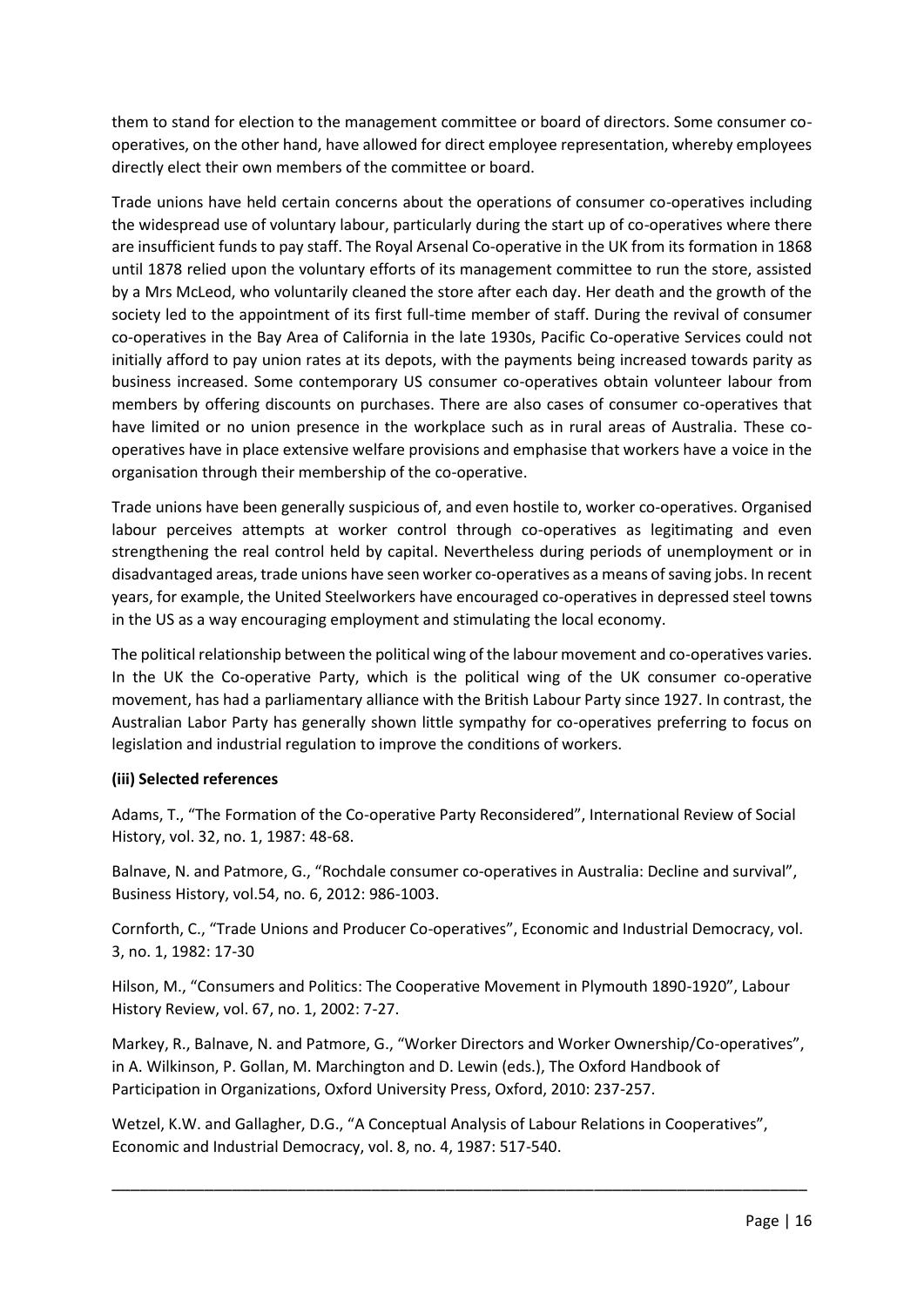## **Harry Knowles, Greg Patmore** and **Mark Westcott** (The University of Sydney)

## *Mutualism and Labourism: Westfund*

#### **(i**) **Summary of the argument**

This paper explores the relationship between mutualism and labourism particularly in regard to the health insurance mutual Westfund and Labor's federal health policy. Mutualism is based on the notion of self -help while labourism placed an emphasis on the intervention by the state to redress the inequalities of capitalist society. Mutualism can be informal where workers 'pass the hat around' to assist a fellow worker who has suffered a misfortune such as an accident or illness. Mutualism can assist in more organised forms such as co-operatives and mutuals, with this paper focussing on the latter.

The term mutual is usually applied to a member-owned financial business, whose object is to raise funds to provide services such as savings and loans, life assurance and medical insurance. Like cooperatives they do not require outside investors as the mutuals collect and recycle sufficient funds in the mutual to meet its needs. Mutuals insist that customers become members, while co-operatives in principle can have dealings with customers who are not members. Unlike co-operatives, which are built on principles of democratic governance, with each member having an equal vote, a mutual can have a relatively small number of governing members, who have a recognised expertise in regard to running a health insurance fund and/or community interest, and vote for the board of directors. Unlike Rochdale co-operatives, legislative restrictions also prevent mutuals from issuing dividends, but can provide discounts for members and focus on benefits. Member-owned businesses such as cooperatives and mutuals are contrasted to investor-owned businesses, with the focus of the former being on people and the later on money.

While member-owned businesses and investor-owned businesses can operate side-by-side, as they do in the Australian health insurance industry, and face similar challenges such as the rising cost of medical services, there are advantages for member-owned businesses. Investors can appropriate profits and increases in share value, whereas members can channel profits into other objectives such as quality of service, community assistance and better conditions for employees. More generally the existence of a member-owned sector provides more choice for consumers who may value the benefits of membership over the goods and services. There are issues for member-owned businesses in raising capital as they rely upon internal sources and they can face similar issues to investor-owned businesses of mismanagement and even fraudulent behaviour by key personnel. There have been significant examples of collapse of member-owned businesses in Australia such as the Newcastle and Suburban Co-operative.

In Australia "labourism" is associated with the Australian Labor Party. Labor Party activists accepted the need to capture the state through parliament. They viewed the state as a neutral arena that could be used to prevent the exploitation of workers and improve their lives. The parliamentary approach of the Labor Party clearly contrasts to the ideas of anarchists and syndicalists who emphasised alternative paths such as mutual aid or revolutionary industrial unionism. While the major thrust of Labor Party thinking as articulated in its national platform has been to favour nationalisation and state intervention, it focused on monopolies or the 'money power' rather than the complete overthrow of the capitalist system. The term "labourism' is a contested one with the term social democracy being used to describe the Party's policies since the Whitlam federal Labour Government. This paper will examine the case study of Westfund, which is a health insurance mutual, to explore the potential for conflict and co-existence between the ideas of mutualism and labourism.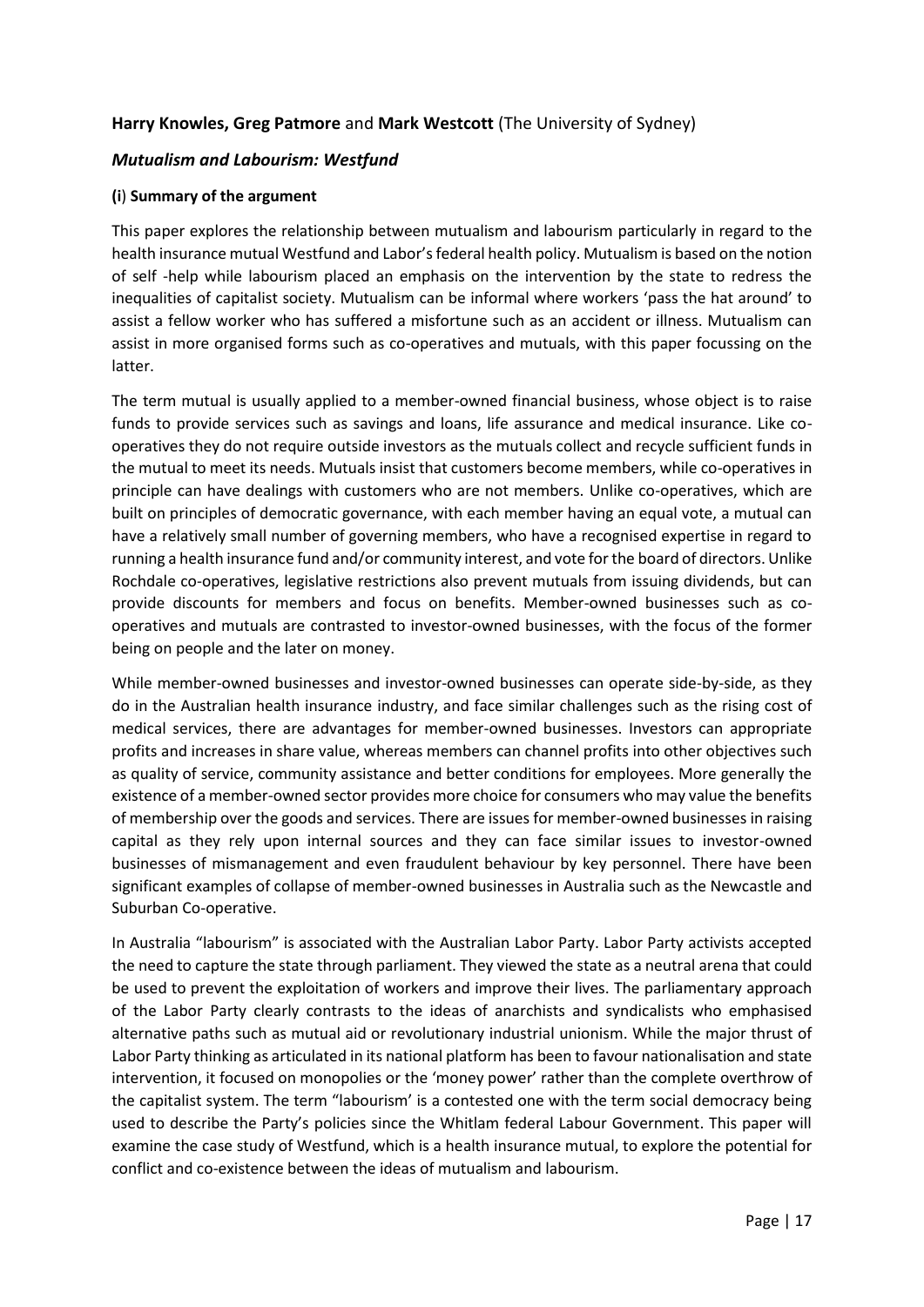## **(ii) Summary of the findings**

Westfund's origins lie in the steps undertaken by miners in the Lithgow Valley in New South Wales (NSW), Australia to meet hospital expenses through self-help. This tradition of self-help can be traced back to the development of Lithgow as an industrial centre through the development of friendly societies, trade unions and the practice of workers paying their subscriptions to the local hospitals, doctors and the ambulance service. The major impetus for the formation of the Western Districts Health Fund, later Westfund, was the 1953 National Health Act, which became operational on 1 July 1953 and allowed contributors to arrange their own insurance and could choose their own doctors. The patient paid the doctor's fee and obtained a refund from the insurance provider, which received a subsidy from the government. This and subsequent legislation in regard to the Australian medical system have shaped the fortunes of health insurance funds such as Westfund.

There were tensions between labourism and mutualism for Westfund. The miners in the Lithgow Valley were strong supporters of both the Fund and the Australian Labor Party. The Labor Party, however, initially supported the nationalisation of the health industry similar to the UK and under the Whitlam Labor Government shifted to universal health care through Medibank and later Medicare. The role of Westfund under universal health care became problematic as many of its basic services to members could be provided by the State, forcing the Fund to expand its services to include dental clinics. There were also tensions with Labor Governments over whether Westfund could act as an agency for Medibank and later Medicare rather than being in competition. While the Fund did obtain agency status under Medicare, this was lost which placed financial strain on the Fund and provoked conflict with the local Labor federal Member of Parliament.

### **(iii) Selected references**

Balnave, Nikola and Patmore, Greg, 'Rochdale consumer co-operatives in Australia: Decline and survival', Business History, 54, 6, 2012, pp. 986-1003.

Battin, Tim, 'Keynesianism, Socialism and Labourism, and the Role of Ideas in Labor Ideology', Labour History, 66, 1994, pp. 33-44.

Birchall, Johnston, People-centred businesses: co-operatives, mutuals and the idea of membership, New York, Palgrave Macmillan, 2011.

Birchall, Johnston, "A Member-Owned Business Approach to the Classification of Co-operatives and Mutuals", Journal of Co-operative Studies, 44, 2, 2011, pp. 4-15.

Christison, Ray and Parry, Naomi, Lithgow Migration. A scoping study outlining journeys to the birthplace of steel making and modern manufacturing in Australia, High Ground Consulting, Lithgow, 2014.

Gale, Andrew and Watson, David, Adventures in Health Risk. A History of Australian Health Insurance, The Institute of Actuaries of Australia, Melbourne, 2007.

Macintyre, Stuart, 'The Short History of Social Democracy in Australia', Thesis Eleven, 15, 1986: 3-14.

Patmore, Greg, Australian Labour History, Longman Cheshire, Melbourne, 1991.

Sax, Sidney, A Strife of Interests. Politics and Policies in Australian Health Services, George Allen and Unwin, 1984.

Scotton, Richard, and MacDonald, Christine, The Making of Medibank, School of Health Services Management, University of NSW, Kensington, 1993.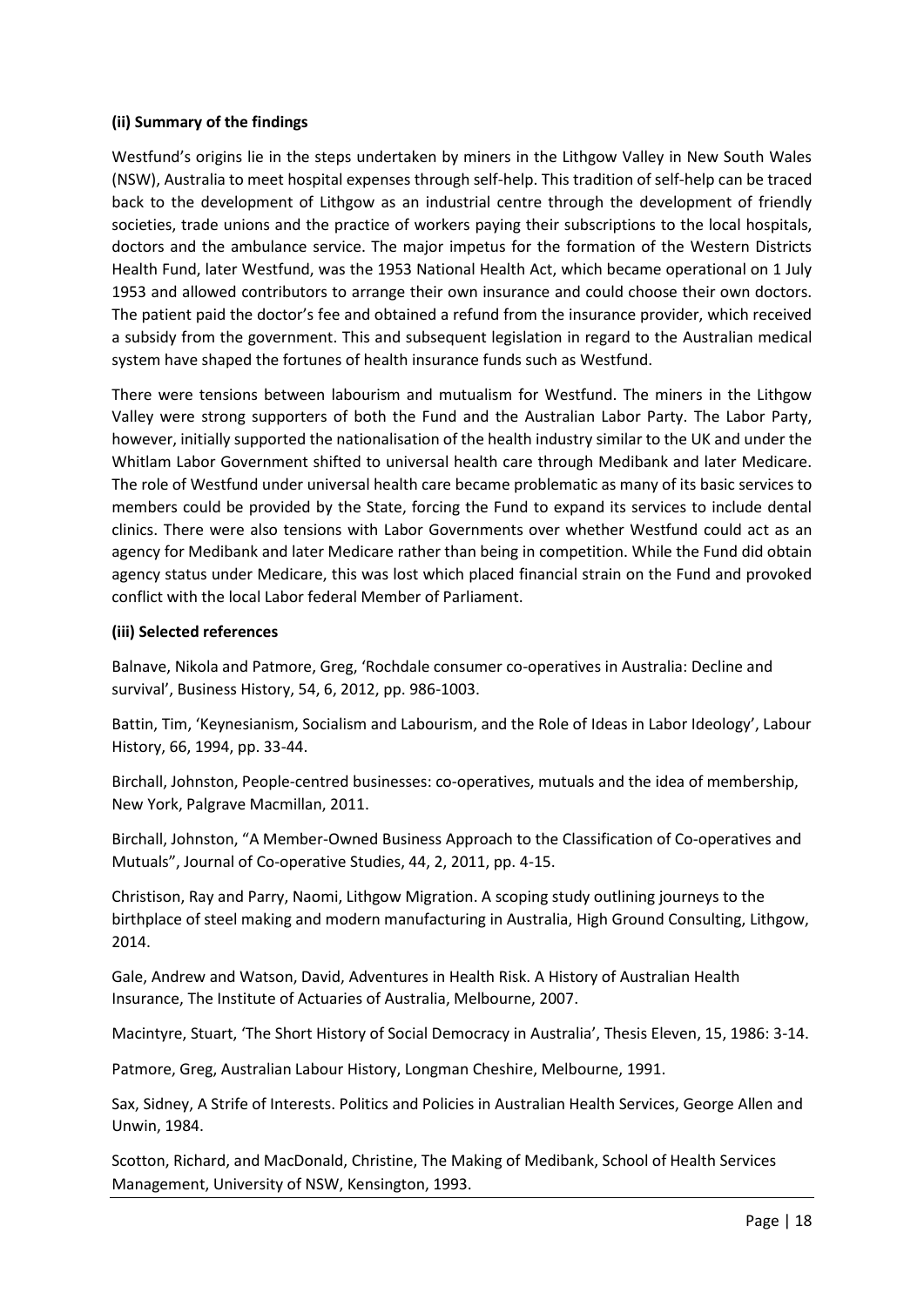## **Aaron Paul, Bernard Mees** and **Cathy Brigden** (RMIT)

#### *Industry superannuation funds: a new kind of mutual*

This paper examines how unions established and promoted industry superannuation funds together with representatives of employer associations. At the time of their founding in the 1980s, the superannuation market was dominated by corporate and public sector funds, many of which failed to provide adequate funding, portability or vesting for their members. Less than half the workforce was covered by superannuation, and an even higher proportion of union and blue-collar workers were fully reliant on a state pension that was widely acknowledged as not adequate to provide "dignity in retirement" (Downing 1970). Women, as well as blue-collar workers and casual employees, were largely excluded from a paternalist and "welfarist" model of private superannuation (E.S Knight & Co. 1972, Balnave 2003). Insurance mutuals, which claimed to represent the interests of holders of their policies, were seen by unions as part of the problem in this widespread market failure. When establishing the new funds, union leaders largely eschewed the language associated with the "old" mutuals that had become key pillars of the established financial sector. In framing their appeal to members, industry funds appealed instead to new expressions, such as "all profit to members". Industry funds also developed a model of 50/50 employer/employee trusteeship or "equal representation" not as an ideological prescription, but as a pragmatic way of dealing with potential opposition to the schemes by employers. The description used by unions in the 1980s was "partnership". There were no profit-seeking shareholders and all profits were credited to the accounts of the members of the funds (Plowman and Weaven 1989). The trustees and managers of industry superannuation funds contrasted rather than associated themselves with the "old mutuals" which, at the time, were not seen as reflecting the unions' ideal of political mutualism. It was only with the decline and demutualisation of the three largest old insurance mutuals in the 1990s (Colonial Mutual, National Mutual and the AMP Society) that the industry superannuation funds began to appropriate the language of mutualism, particularly through the efforts of Garry Weaven and the associated institutions of the "industry funds movement": Industry Funds Services (IFS), Industry Super Australia, Members Equity Bank and IFM Investors (James 1998). This appropriation took place within the context of a perceived need to maintain a collective identity and purpose in the changing marketplace of superannuation.

Mutualism as a philosophy originated as a critique and response to capitalism. Advocated by nineteenth-century socialists such as Robert Owen and Pierre-Joseph Proudhon, mutualism sought to establish a "third way" between liberal market capitalism and state-centred socialism (Giddens 2000, Birchall 2001). Its key principles of self-help and self-reliance among members of a community had made the philosophy of mutualism attractive to the Australian union movement, which embraced the ideals of welfare through work embodied in the protectionist "Australian settlement" (Kelly 1992). The rise of industry superannuation as a "movement" came at a time of close union collaboration with the Australian Labor Party (ALP) through the Australian Council of Trade Unions (ACTU)-ALP Prices and Incomes Accord, as the Hawke and then Keating Labor governments set about a program of economic liberalisation. Industry superannuation was won through bargaining and industrial action in this process, with the funds becoming "alternative organisations" in the sense advocated by Hartmann (2014), although they were not labour-owned firms, credit cooperatives nor insurance mutuals. The narratives of mutualism, however, provide a historical context for industry fund identity. Industry super funds, like many organisations, construct a collective culture and identity through the memory and history shared by their founding figures, many of whom came into superannuation via the union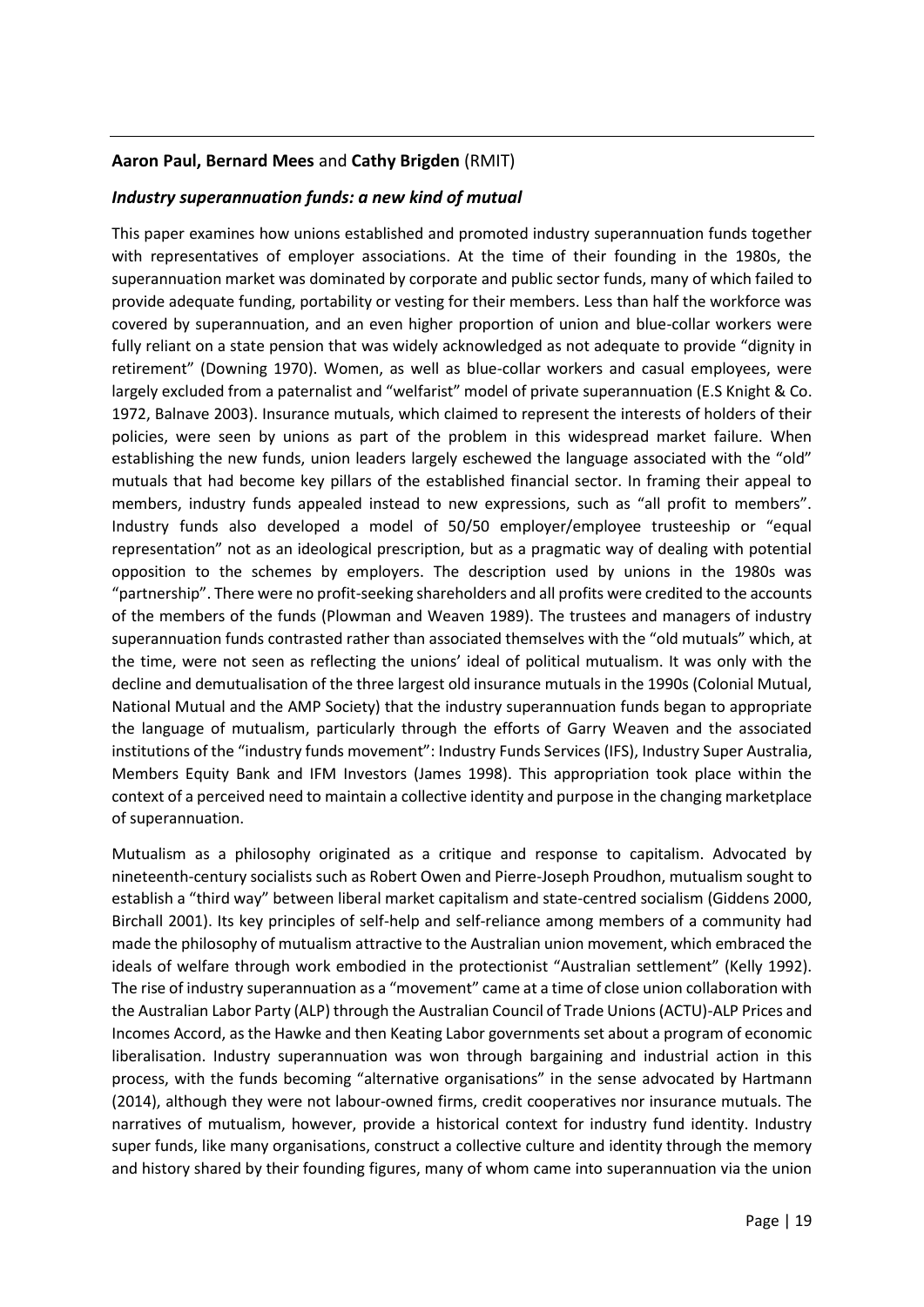movement. Narratives of collective action and identity are used to defend the industry funds against threats to their collective or mutualistic ethos, an analysis informed by the historic turn in organisation studies (Rowlinson et al. 2014). The paper contributes to our understanding of the intersections between the ideals of mutualism, the experience of unionism and the continued growth of "workers' capital". It argues that while the funds espouse mutualistic principles, they define themselves against the "old" mutuals, in turn trying to create a new kind of mutual.

One of the key concerns in the founding of industry superannuation is the role played by collaboration between the old mutual sector and unions. This collaboration was vital in securing political and institutional support for the funds, in contrast to the opposition of the private market that killed national superannuation reforms in the UK (Pemberton 2010). In its early days, through collaboration between the ACTU, individual unions and the insurance/mutual sector, there was crossover between the two spheres in terms of people and expertise. The development of industry superannuation was heavily influenced by members of the Colonial Mutual subsidiary, Jacques Martin, which won the tenders to be administration provider to Building Unions Superannuation (BUS), the Allied Unions Superannuation Trust (AUST) and other early funds such as the Metal Unions Superannuation Trust/Superannuation Trust of Australia (Jack 1986). Staff from Jacques Martin later came to hold key roles in the industry superannuation movement, Sandy Grant, for example, later becoming general manager of Industry Funds Services and then CEO of Cbus (the fund created by the merger of BUS and AUST). In interview, Grant recalled and contrasted his experience working in a life-insurance mutual to the pioneering development of the industry funds, dismissing the Colonial Mutual of the 1980s as an institution that had lost its earlier commitment to mutualism. Several other industry fund pioneers worried that the new superannuation providers might also one day lose their commitment to being "all profits to members" institutions and go down a similar path of demutualisation. Other personnel moved from the old mutuals into the industry sector from Colonial Mutual, National Mutual and even the AMP Society, taking up key positions in the funds and associated institutions. The industry funds have been outstanding financial successes, but maintaining their identity through narratives and history is a key concern of the older generation of industry superannuation pioneers. Among these narratives, the desire to not only replace but also avoid the mistakes of the old mutuals have been a concern of industry pioneers such as Garry Weaven. This desire also partly informed safeguards to preserve the interests of members in the new funds through the defence of stakeholder and member representation on boards and the promotion of "all profits to members". The development of industry fund cooperation through bodies such as the Australian Institute of Superannuation Trustees (AIST) and IFS and collaborative campaigns promoting industry funds such as the "Compare the Pair" advertisements may also promote the ongoing defence of this culture through peer solidarity.

The main sources for this paper are unpublished archives and interviews that have been investigated as part of the "Workers Capital" project at RMIT University commissioned and funded by AIST. Archives include those of AIST, the University of Melbourne Archives, the Noel Butlin Archives in Canberra and those of key industry funds. To date, 20 interviews have been conducted with key figures in the establishment and management of the industry superannuation movement.

#### **SELECTED REFERENCES**

Balnave, Nikola (2003). Industrial Welfarism in Australia, 1890-1965, PhD dissertation, University of Sydney.

Birchall, Johnston (2001). The New Mutualism in Public Policy, London: Routledge.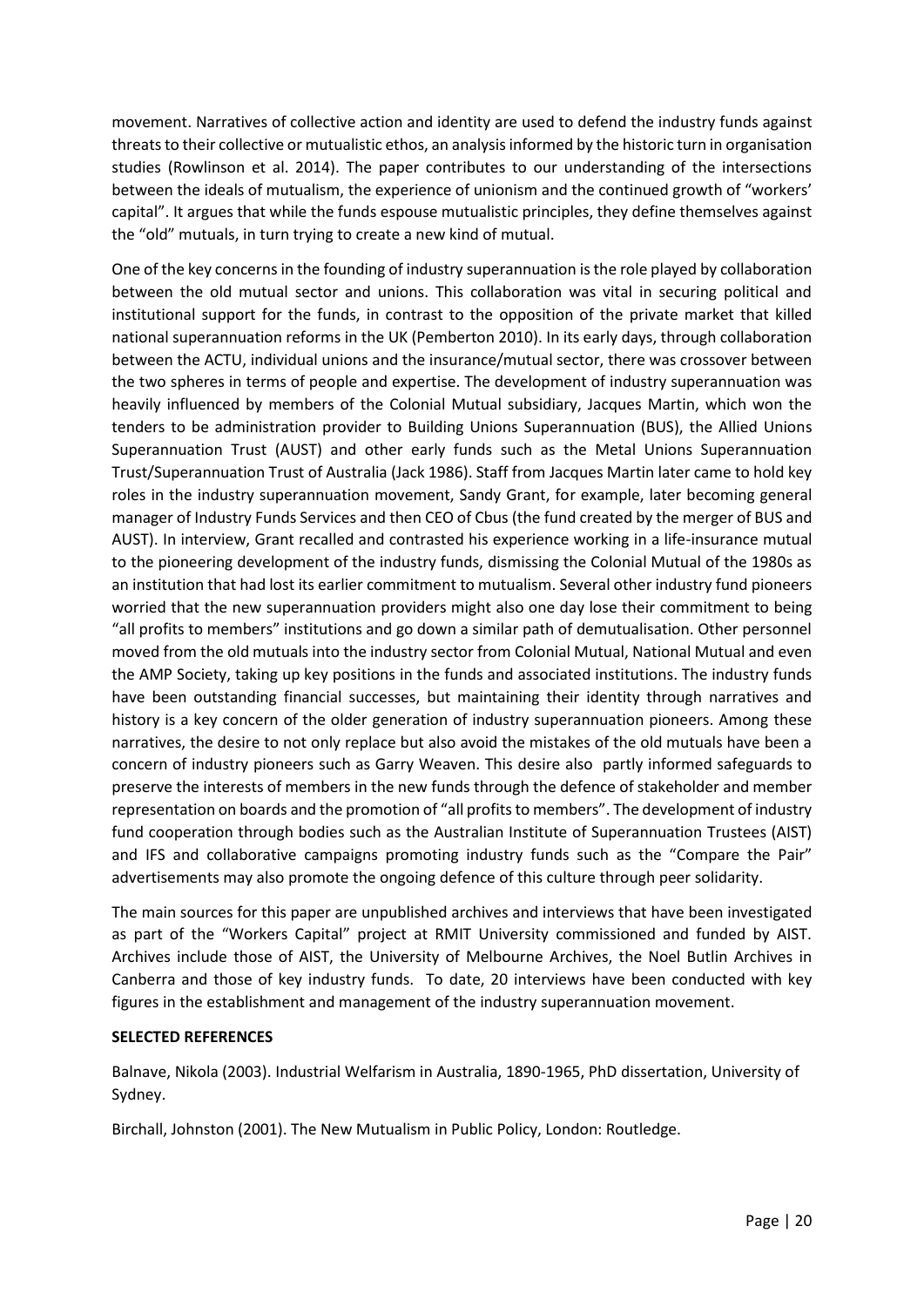Downing, Richard I. (1970). 'Portability and preservation of benefits', Superfunds, December 1970, pp. 11-15

Easson, Mary (2013). 'Present at the Creation: The Origins of the Australian System of Superannuation', MPhil thesis, University of NSW.

Giddens, Anthony (2000). The Third Way and Its Critics, Cambridge: Polity Press

Hartmann, Rasmus K. (2014). 'Subversive functionalism: For a less canonical critique in critical management studies'. Human Relations 67(5): 611-32.

Holt, Patricia (ed.) (1996). An Oral History of C+BUS: The Construction and Building Industry's Superannuation Fund, Melbourne: National Centre for Australian Studies, Monash University.

Jack, Phillip D. (1986). 'Jacques Martin grabs union business', Australian Business, March 12, pp. 34- 35.

James, David (1998), 'Worker superannuation and the evolution of power to the people', Business Review Weekly, November 30, pp. 85-86.

Kelly, Paul (1992). The End of Certainty, St Leonards, NSW: Allen & Unwin.

Kelly, Rosemary (1997). 'Superannuation and the marketization of retirement incomes', Labour & Industry 8(1): 57-80.

E.S. Knight & Co. (1972). Superannuation Planning in Australia, Milson's Point, NSW: CCH.

Pemberton, Hugh (2010). '"What matters is what works": Labour's journey from "national superannuation" to "personal accounts"', British Politics 5/1: 41-64.

Plowman, David, and Weaven, Garry (1989). 'Unions and superannuation', in Bill Ford and David Plowman (eds), Australian Unions: An Industrial Relations Perspective, 2nd edn, Melbourne: Macmillan, pp. 251-268.

Rowlingson, Michael, Andrea Casey, Per Hansen and Albert Mills (2014). 'Narratives and memory in organizations', Organization 21(4): 441-446.

St Anne, Christine (2012). A Super History: How Australia's 1 Trillion+ Superannuation Industry Was Made, Melbourne: Major Street Publishing.

Shaw, Diana (1992). Trade Union Participation in Public Policy-making: The Rise and Demise of Australia's National Retirement Income Regime, PhD dissertation, University of New South Wales.

**Fiona Hurd** (Auckland University of Technology)

## *Union Mutuality Beyond the 'Mutual': The collective development of a N.Z. Single Industry Town Hospital*

This paper discusses the role of unions in mutualism, by exploring the involvement of the combined Kinleith Pulp and Paper unions in the development of health services in the town of Tokoroa, and specifically in the establishment and subsequent development of the town's hospital. As described by Minchin et al (2014), formalised cooperatives and mutuals are defined by a degree of ownership or benefit to members. However, Howieson, Sugden and Walsh (2013) distinguish between these formal structures, and the concept of mutuality embedded in both, namely a sense of shared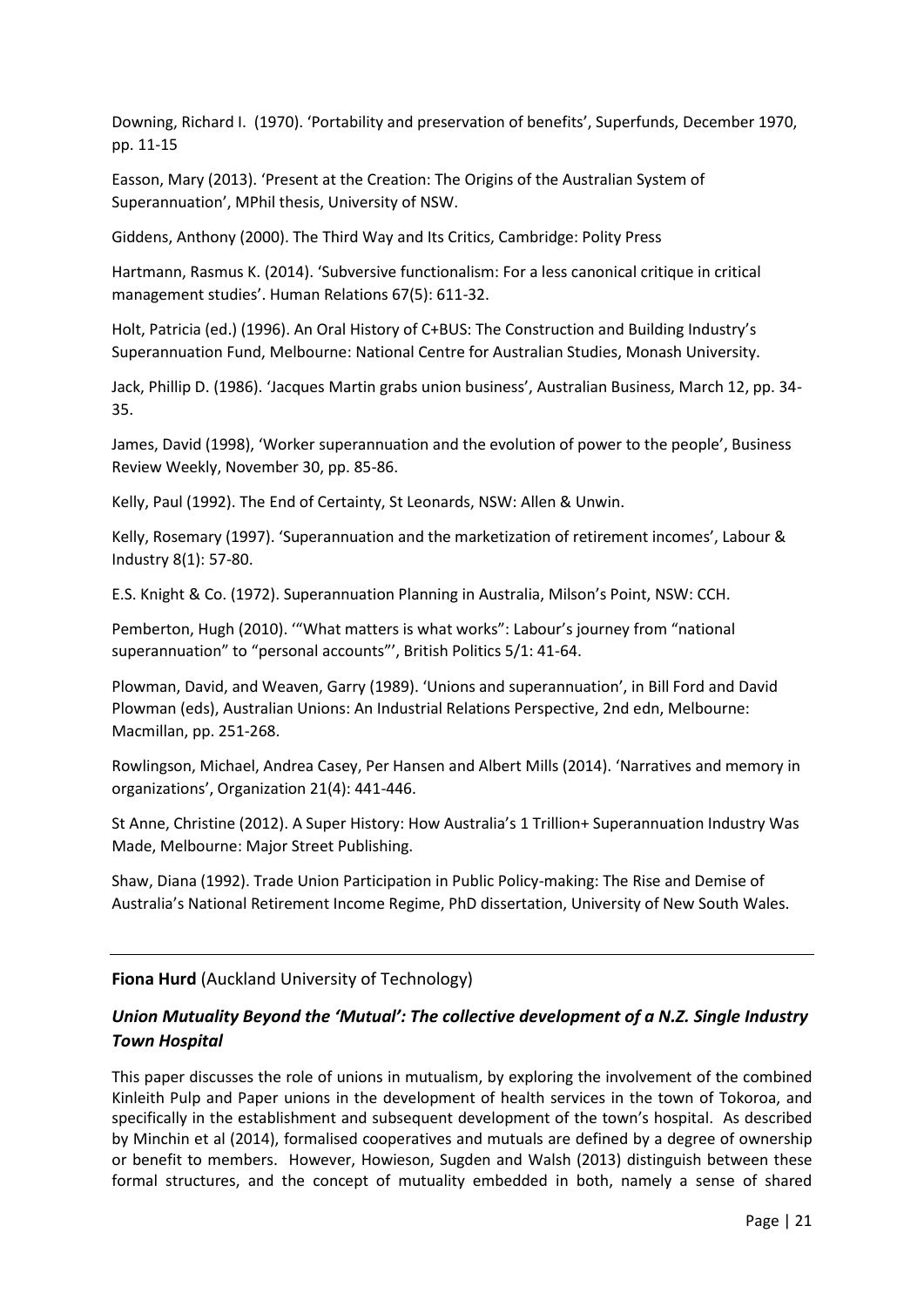ownership and mutual dependence and benefit. This focus demonstrates that mutual and cooperatives can be defined by a commitment to wider stakeholder and community benefit (Michie and Rowley 2014). The collective ideals thus embedded in these formal organisations is not at odds with those of the trade union movement, although tensions exist. However, in considering the wider concept of mutuality, we can see that there may be many ways in which this is incorporated into union strategy, beyond the involvement in formal mutual and cooperative structures. In this paper, the case of union involvement in the development of the Tokoroa hospital is used to explore the ways in which the notion of mutuality may appear in union strategy.

The site of enquiry is Tokoroa, a town in the central North Island of New Zealand, originally developed on company land to support the development of the Kinleith Pulp and Paper Mill which opened in 1954, and the surrounding forestry industry. The town is unique in the New Zealand context, with the initial town development being almost entirely funded by a private company, New Zealand Forest Products, and individual benefactors. In the period 1950-1970, the company also established a range of community facilities and support structures, such as the Fire Station and local housing scheme (Healy, 1982; New Zealand Forest Products 1954), which would usually be established by the local or national governments. However, by 1970, the company was looking to move away from a direct role in the community.

As the Mill and town were established under a period of compulsory union membership in New Zealand, it is perhaps unsurprising that the combined Kinleith unions had a significant role in the workplace, and social structure of the town from establishment (Chapple, 1976). In such towns, the boundaries between workplace and wider community become blurred, and the role of the union becomes wider than simply negotiating conditions of employment.

This research was initiated from participant comments drawn from a larger project focusing on the historical role of New Zealand Forest Products (and subsequent entities) in the town of Tokoroa, a single industry town in the North Island, New Zealand. During the course of this research, a number of ex-union members commented on the involvement of the union in the development of the hospital. One participant noted:

*Another thing what the Union did a lot of people here don't know nowadays, just after I started in the bush we had a big Union meeting at Kinleith and they asked us if we would donate £5 a fortnight for six months to help pay for the hospital….a lot of money then and you would have been looking at something like seven, eight hundred workers in the Union and we put £5 a fortnight for six months to pay for that hospital up here.. the government couldn't finance it…*

The town's hospital was established as a general hospital in 1970 (Chapple, 1976), after a lengthy period of lobbying on the part of community members. Community demand for services soon outgrew initial hospital capacity, as the town's population, largely attracted to work at the Mill and surrounding forests, continue to boom. The union contributions to the development of the hospital were viewed not as a formal agreement of partial ownership, but rather as an interested party 'fundraising', to provide additional funds, fit-out, and furnishings.

External involvement in the development of state health services is unusual in the New Zealand context, and particularly the case under a Keynesian political agenda (Bedggood, 1974), which wasthe case at the time of hospital establishment in 1969.

Derickson (1992) tracks the development of the first U.S. Miners hospitals. Derickson describes how the involvement of unions in worker insurance indicated the development of a perspective that unions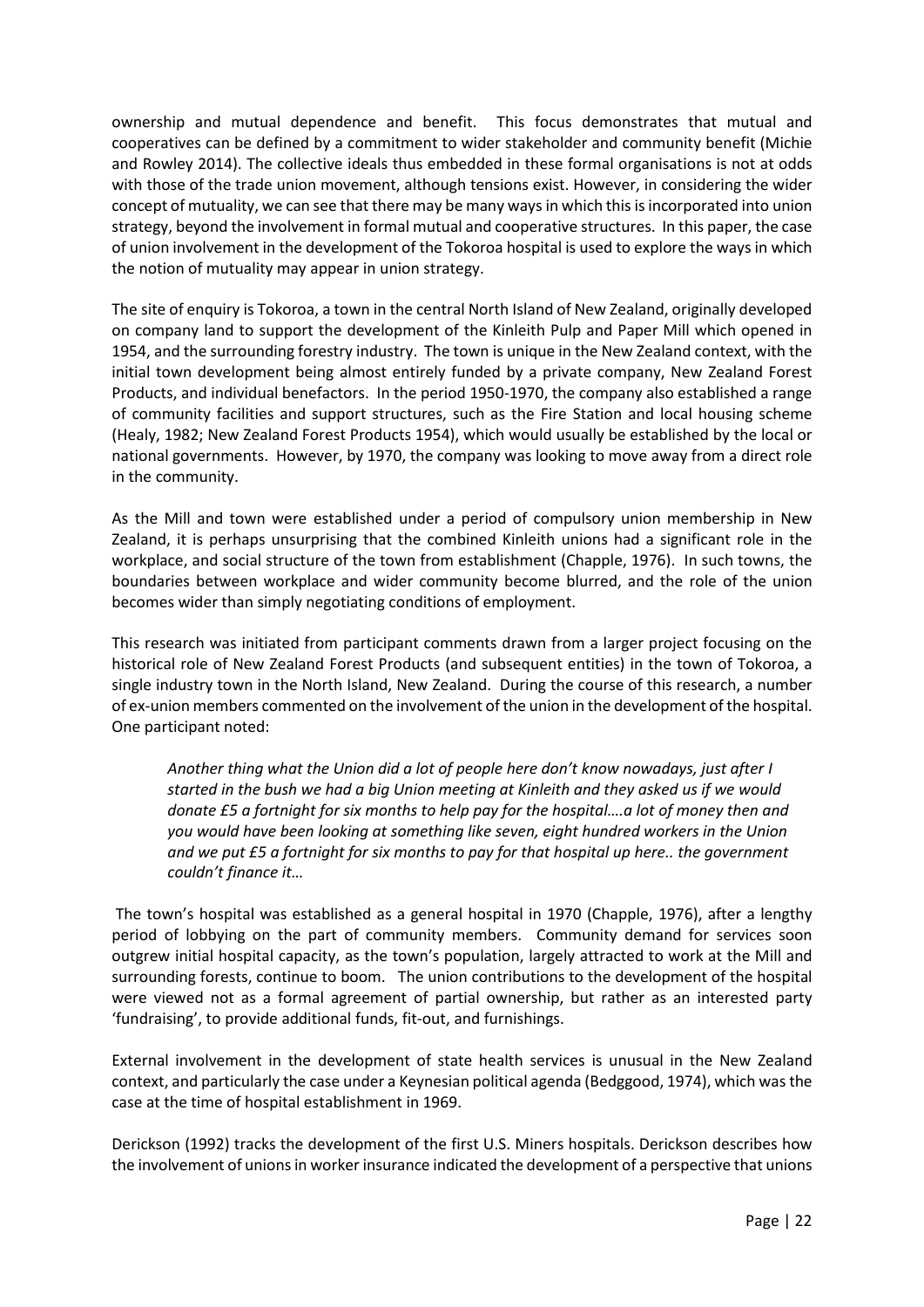were placed to be involved in employee well-being more broadly than simply in the workplace. He also describes how involvement in healthcare was viewed as important to the mining workforce, as the nature of work was hazardous. Parallels can be drawn to the work in the forestry industry, and in heavy industrial processes such as Pulp and Paper processing. The strategic importance of provision of adequate healthcare to a workforce prone to injury can be conceptualised as a driver to mutuality, even through informal contributions. The insights from participants demonstrate the enduring sense of partial ownership over the Tokoroa hospital, illustrating that the ways in which unions may demonstrate mutuality go beyond the formal establishment of mutual and cooperative structures.

This case study is compiled from a range of primary and secondary sources, including regional health board archives, union archives and newspaper articles.

### **References**

- Bedggood, D. (1974). Power and welfare in New Zealand: Notes on the political economy of the welfare state. *Australian and New Zealand Journal of Sociology, 10*(2), 104.
- Chapple, D.L. (1976). *Tokoroa: Creating a Community*. Auckland: Longman Paul
- Derickson, A. (1992) From company doctors to union hospitals: The first democratic health-care experiments of the United Mine Workers of America, *Labor History*, 33(3): 325-342
- Healy, B. (1982). *A Hundred Million Trees: The story of N.Z. Forest Products*. Auckland: Hodder & **Stoughton**
- Howieson, B., Sugden, R., & Walsh, M. (2013). Mutuality in Scottish Healthcare: Leading for Public Good. *Leadership*. 9(2): 162-179
- Michie, J. & Rowley, C. (2014) Mutuality in the Asia Pacific region, *Asia Pacific Business Review*, 20(3): 506-511

New Zealand Forest Products. (1954). *Kinleith.* Penrose: New Zealand Forest Products New Zealand Forest Products. (1981). *The Kinleith Story*. Penrose: New Zealand Forest Products

## **Christina Ealing-Godbold** (State Library of Queensland)

## *Andrew Spink: Self-Help and Mutual Societies in Early Twentieth Century Brisbane*

Self–Help and personal endeavour are at the core of mutual societies. The Labour movement, by contrast, has at its core collective action rather than personal action. These differing core values are reflected in the two separate acts that govern both movements, and also in the divergent paths of each of the movements in Queensland history. Andrew Spink, coachbuilder, union leader, lodge leader and President of the Queensland Friendly Societies Association was active in both movements at different times. A moderate in labour politics, believing in the value of self-help and personal action for the worker Andrew Spink worked tirelessly for the working man, championed education, and personal financial carefulness and saw the role of cooperative societies in providing respectability and proper help for all workers in times of need. Some saw the Friendly Society movement as the selfhelp component of the union movement Andrew Spink, however, saw the need for both unions and mutual societies if the quality of life for workers was to be improved.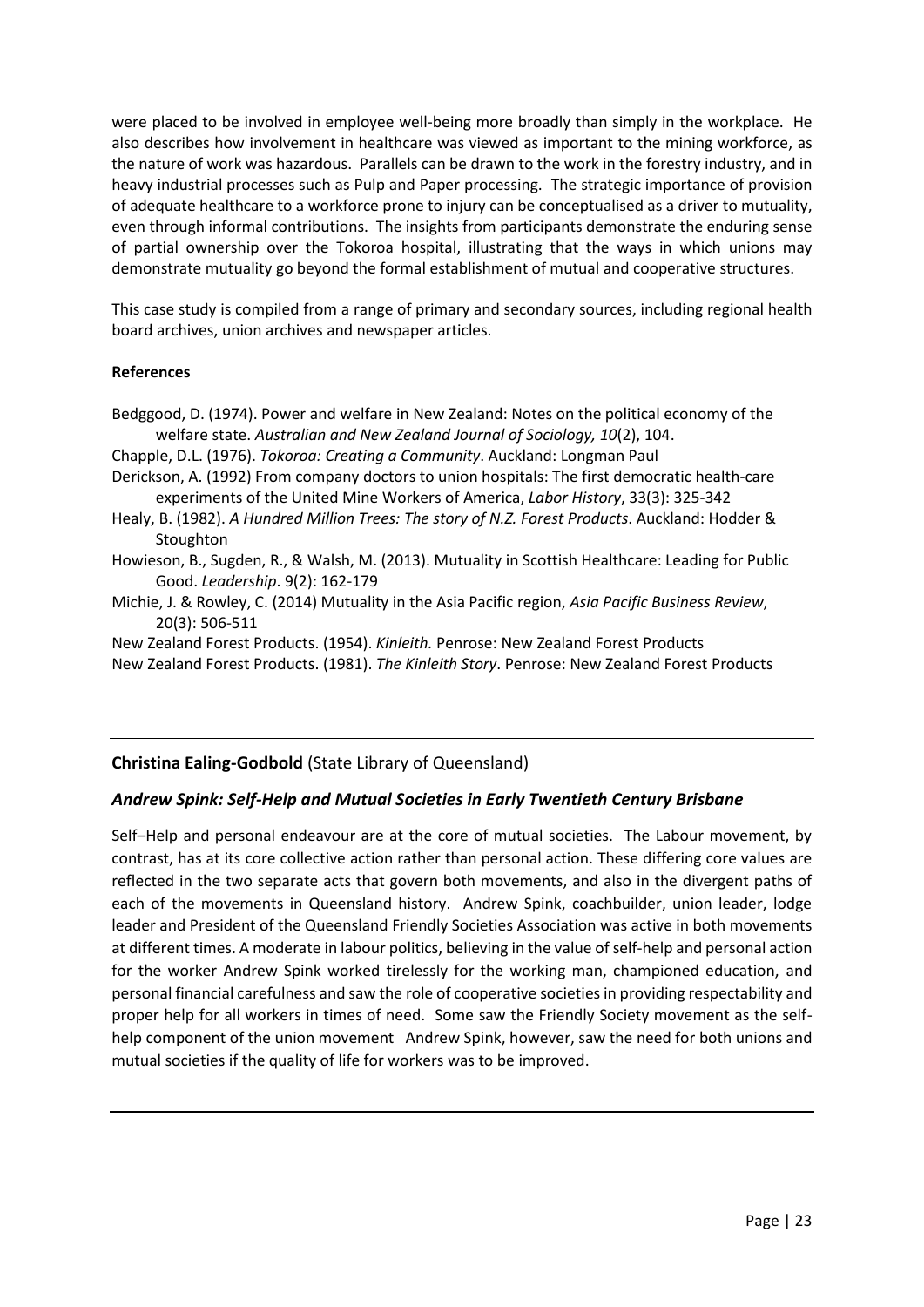## **Timothy Kerswell** (University of Macau)

## *The Rise and Fall of Union Cooperative Power in Chhattisgarh*

In the Indian mining town of Dalli-Rajhara in Chhattisgarh state, a unique social experiment took place which constituted an important part of both the history of both the trade movement and the cooperative movement in India. Chhattisgarh Mines Shramik Sangh (Chhattisgarh Mines Workers Union or CMSS henceforth) was unique as the first union in India to orient its struggles around the issues of precariously employed contract workers, in this case those who worked in the mines. Prior to the efforts of CMSS, unions in Dalli-Rajhara, including even the Communist Party of India's unions, only organized formal sector workers who were permanent employees of the government owned mines' operator, the Bhilai Steel Plant (BSP).

This paper provides a narrative of the history of CMSS, with a particular focus on the formation of the union, its significant achievements and its later decline. It is the result of lengthy investigation in Dalli-Rajhara undertaken in the summer or 2015 as part of a larger research project in India studying trade union led cooperatives. During this time, I was able to observe the movement at work and interview its top leaders, leading union activists and many of the rank and file workers who were members of CMSS, and leading political figures and rural peasant activists from their political arm, Chhattisgarh Mukti Morcha (CMM henceforth). This group of workers and activists provided an oral history of the movement's work.

This investigation was corroborated by interviews with rival unions in Dalli-Rajhara such as the Communist Party of India run All-India Trade Union Congress and the Communist Party of India (Marxist) run Centre for Indian Trade Unions, both of which have a significant union presence in Dalli-Rajhara. While the movement in question did not publish a significant amount of material, the paper has attempted to those available primary source documents which were made available by the union. Finally, the data is further corroborated through secondary sources which have studied the movement with a different focus in mind.

This paper argues that CMSS was able to build a powerful cooperative movement with an influence well beyond industrial unionism through CMM. The movement's concept was revolutionary in India and marked the first time a trade union went beyond industrial concerns, setting up schools and a hospital, promoting cooperative farming and peasant activism in the countryside, defending slum occupants in the towns and cities and competing in elections. CMSS advocated for 24/7 unionism, the idea that the union should be an important part of the workers' lives at all times, as a model for unions in general, but particularly when organizing contract labourers.

Despite these achievements, the union faced two key tensions which undermined its power base and led to its long term decline. The first was a political struggle which occurred in the fallout of the assassination of the movement's leader, Shankar Guha Niyogi, in 1991. The highly centralized nature of CMSS and CMM were key reasons why they were able to quickly transform the face of Dalli-Rajhara and implement a broad range of strategies. However, this also proved to be a key weakness. Niyogi was clearly the key strategic thinker and ideologue of the movement and his failure to groom a successor meant his assassination was a serious blow. Following his assassination, second tier leaders would vie for power, factionalizing the movement and weakening its legitimacy. There would be a political degeneration in the movement in terms of its methods of activism. There was also significant tension between the union (CMSS) and the political/rural arm of the movement (CMM) which destabilized the movement. An exploration of this tension adds to the discussion about the relationship between social movements and the cooperatives they can form.